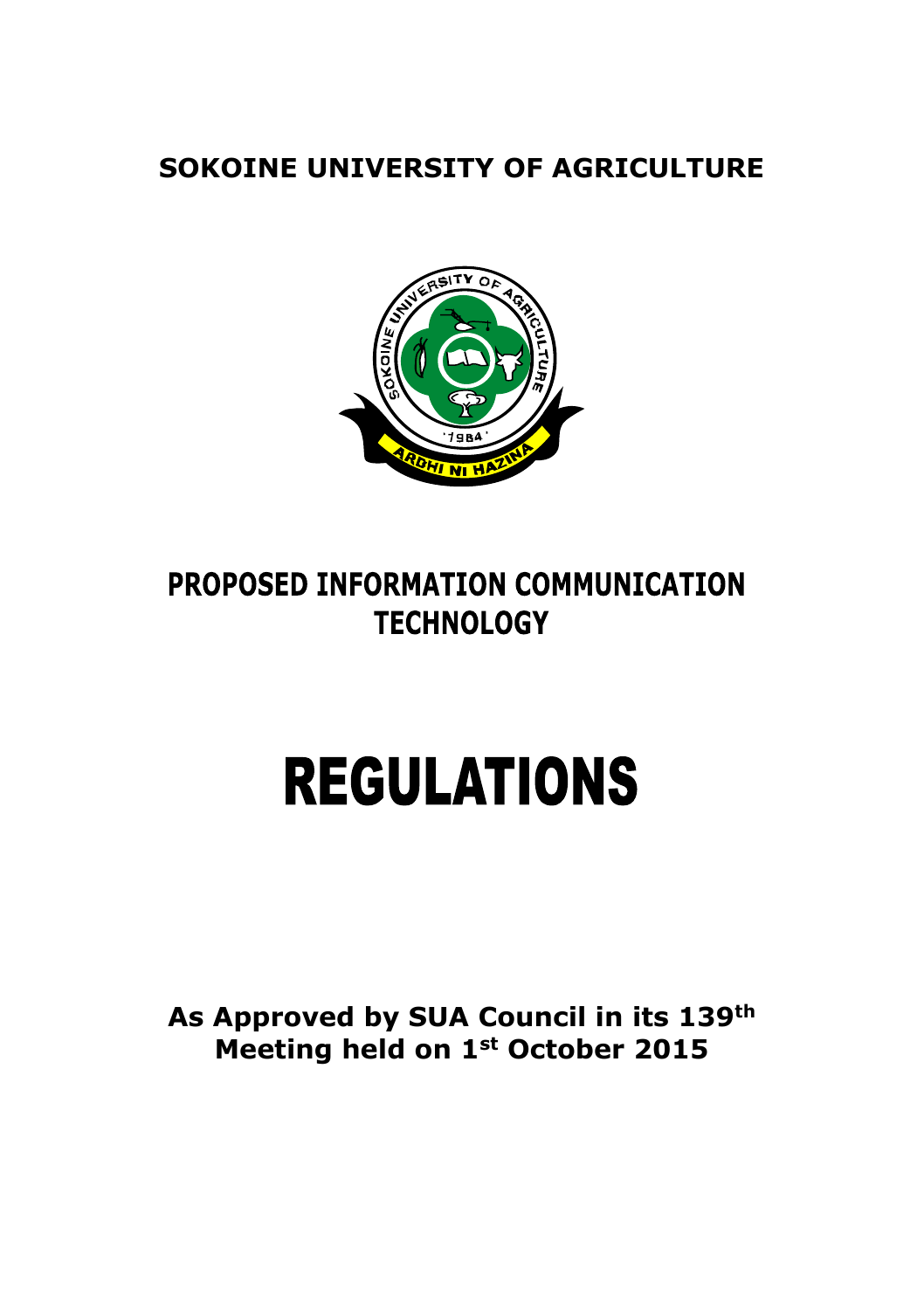#### FOREWORD

Sokoine university of Agriculture (SUA) recognizes that the presence of a capable, effective, and forwardlooking Service that will be able to implement the SUA's development policies and deliver services in an efficient and timely manner, is a pre-requisite for fulfilling goals as articulated in the SUA's Mission and Vision. Information and Communication Technology (ICT) development and its wide utilization across the world have made ICT to be used as strategic tool to achieve development goals globally. Increasing capacity of ICT has further been empowered by the growth of a global network of computer networks i.e. the Internet.

By recognizing the impact of ICT in achieving SUA's objectives, the University has deployed several ICT systems for effective and efficient service delivery. Some of these systems can only be accessed internally while others outside the University. The University further understands that ICT systems are vulnerable to attacks and there are threats which need mechanisms to protect organizational ICT resources against threats and attacks. In addition, improper handling (collection, storage, processing and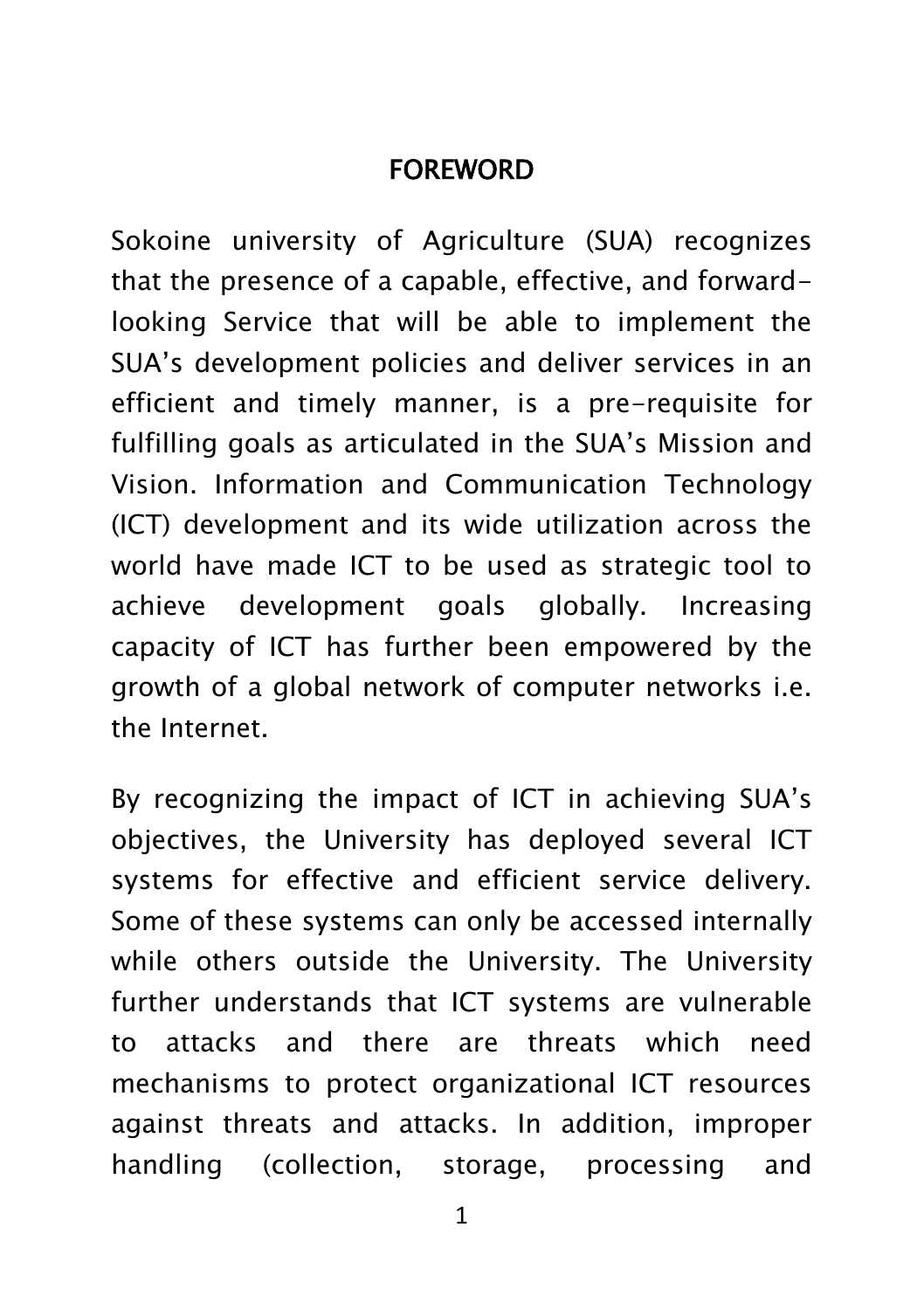transmission) of organizational data would infringe rules and regulations governing data confidentiality, integrity and availability. Moreover, the University has an ICT unit to oversee proper utilization of ICT resources in the Institution as well as monitor all ICT activities while ensuring that they are conducted according to the best practices.

Thus, this document provides mechanisms for regulating and guiding both, the handling and use of ICT facilities of the University. The Regulations put forward best practice when using University ICT facilities. These Regulations are in line with the National ICT Policy 2003, SUA ICT Policy 2014, and other relevant Institutional policies that aim at creating a proper handling and use of ICT facilities that would enhance service delivery while protecting organizational resources.

In developing this document, several stakeholders have made it possible. Acknowledgment is extended to all stakeholders who in one way or another contributed to making sure that the SUA ICT regulations are in place.

It should be clear that, in a scenario where an ICT

 $\mathcal{P}$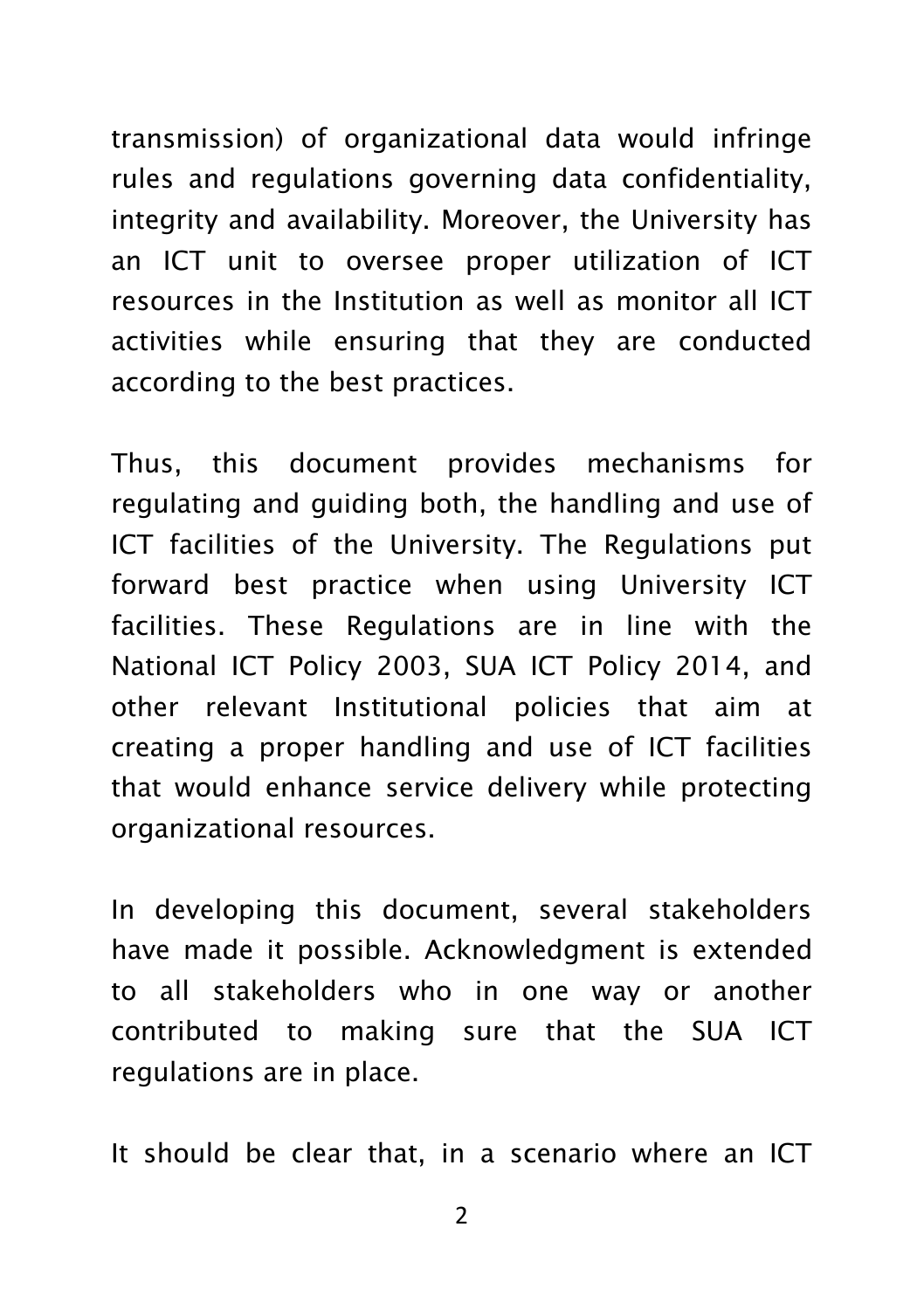facility user fails to comply with these Regulations; Disciplinary measures will be taken against them as per Public Service Acts, Regulations, Circulars and other Institutional Directives. It is therefore my expectation that all users will adhere to the regulations set here forthwith.

> Prof. Gerald C. Monela Vice Chancellor September, 2015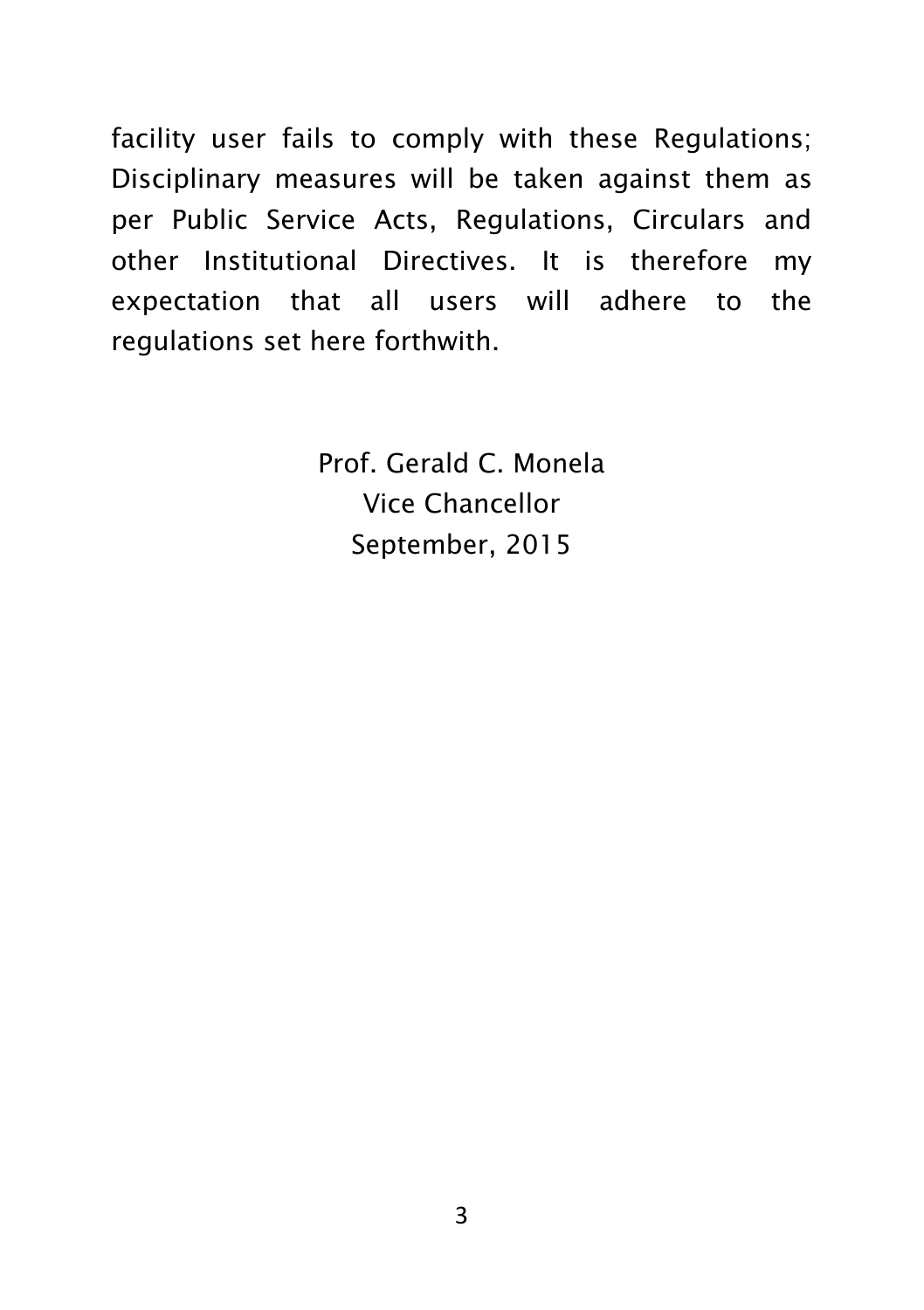#### PART I

#### PRELIMINARY PROVISIONS

- Citation 1. This regulation may be cited as Sokoine University of Agriculture information communication technology regulations, 2015
- Application 2. This regulation shall apply to the users of SUA ICT resources
- Interpretation 3. In this Regulation unless the context otherwise requires- "Access" in relation to any computer system, means entry to, instruct, communicate with, store data in, retrieve data from, or otherwise make use of any of the resources of the computer system or network or data storage medium;

"Bandwidth" means amount of data a network can transmit in a certain period of time usually expressed in bits per second;

"Computer system" means a device or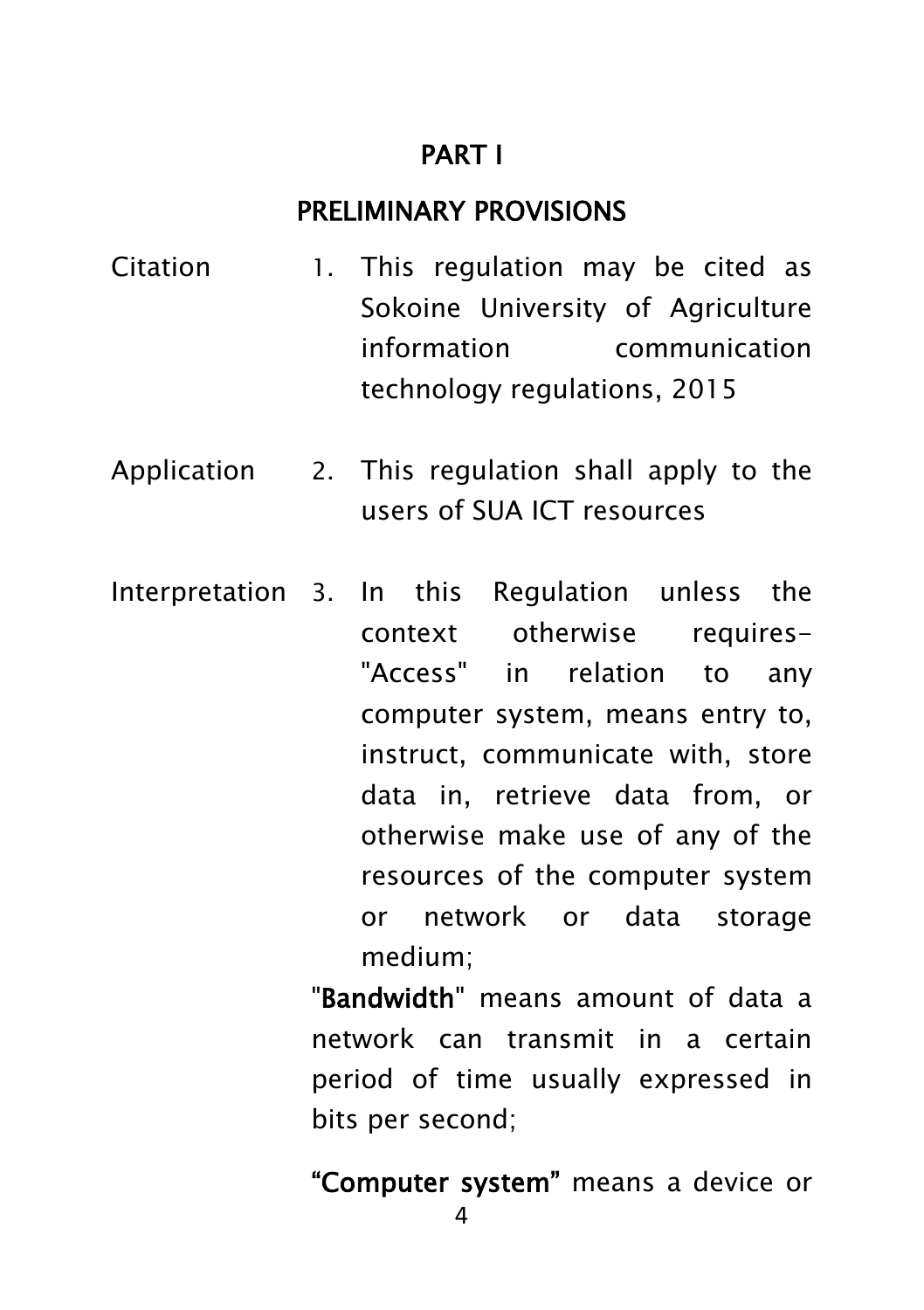combination of devices, including network, input and output devices capable of being used in conjunction with external files which contain computer programmes, electronic instructions, input data and output data that perform logic, arithmetic data storage and retrieval communication control and other functions;

"Computer data" means any representation of facts, concepts, information or instructions, in a form suitable for processing in a computer system, including a program suitable to cause a computer system to perform a function;

"Cloud computing" means the delivery of ICT services as a service on computing resources such as applications, software, infrastructure as well as platforms over the Internet without necessarily hosting servers by SUA;

"Data backup regimen" means a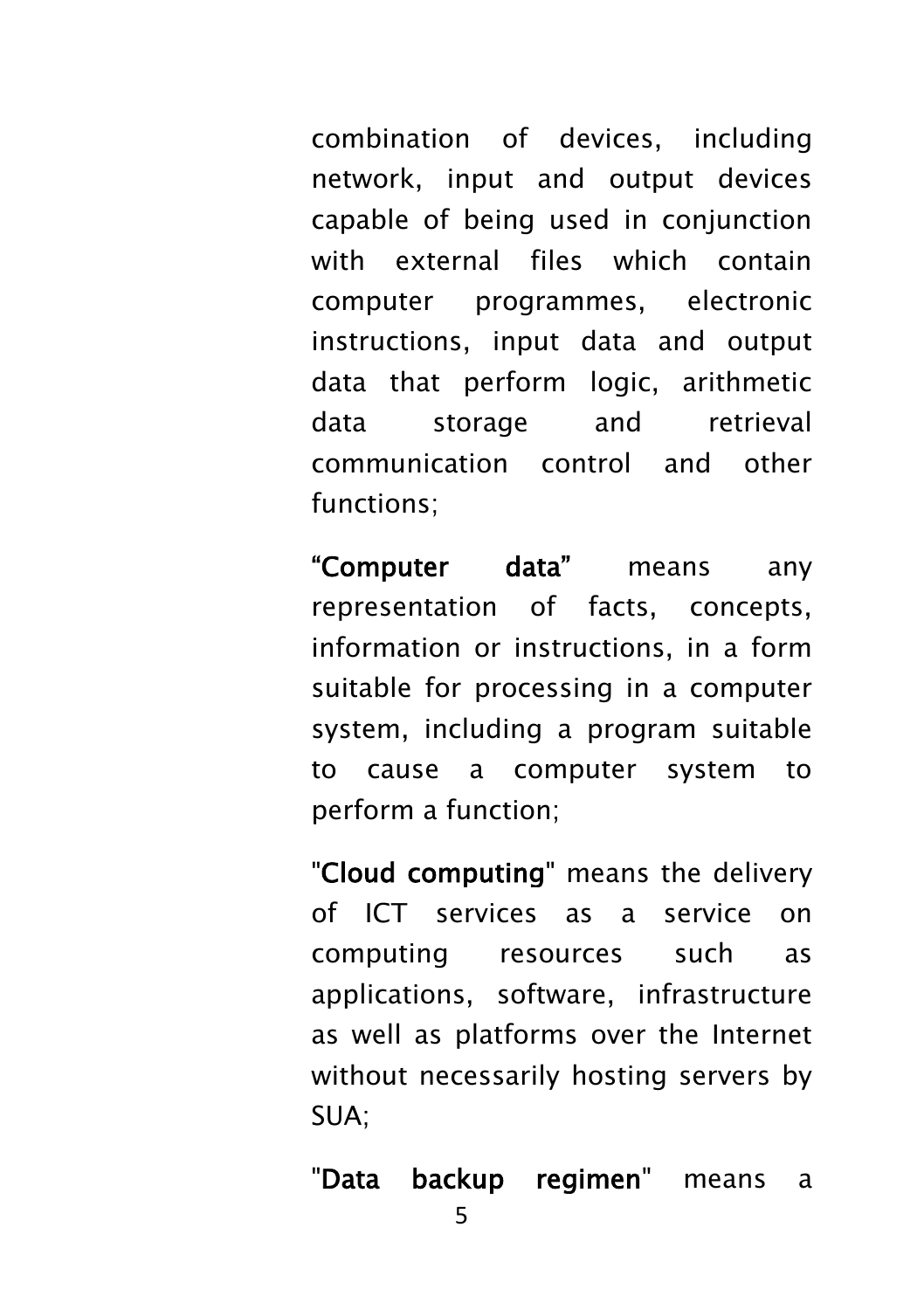system of recording identified data onto portable media.

"Data storage medium" means any device, article or material from which computer data or information is capable of being stored or reproduced, with or without the aid of any other device or material;

"Device" means electronic equipment which can include:-

- a) a computer program, code, software or application;
- b) component of computer system such as graphic card, memory card, chip or processor;
- c) computer storage component;
- d) input and output devices;

"Document" means any recorded information or material, in electronic format or print, which conveys coherent information for human understanding and use.

"E-resources" means Information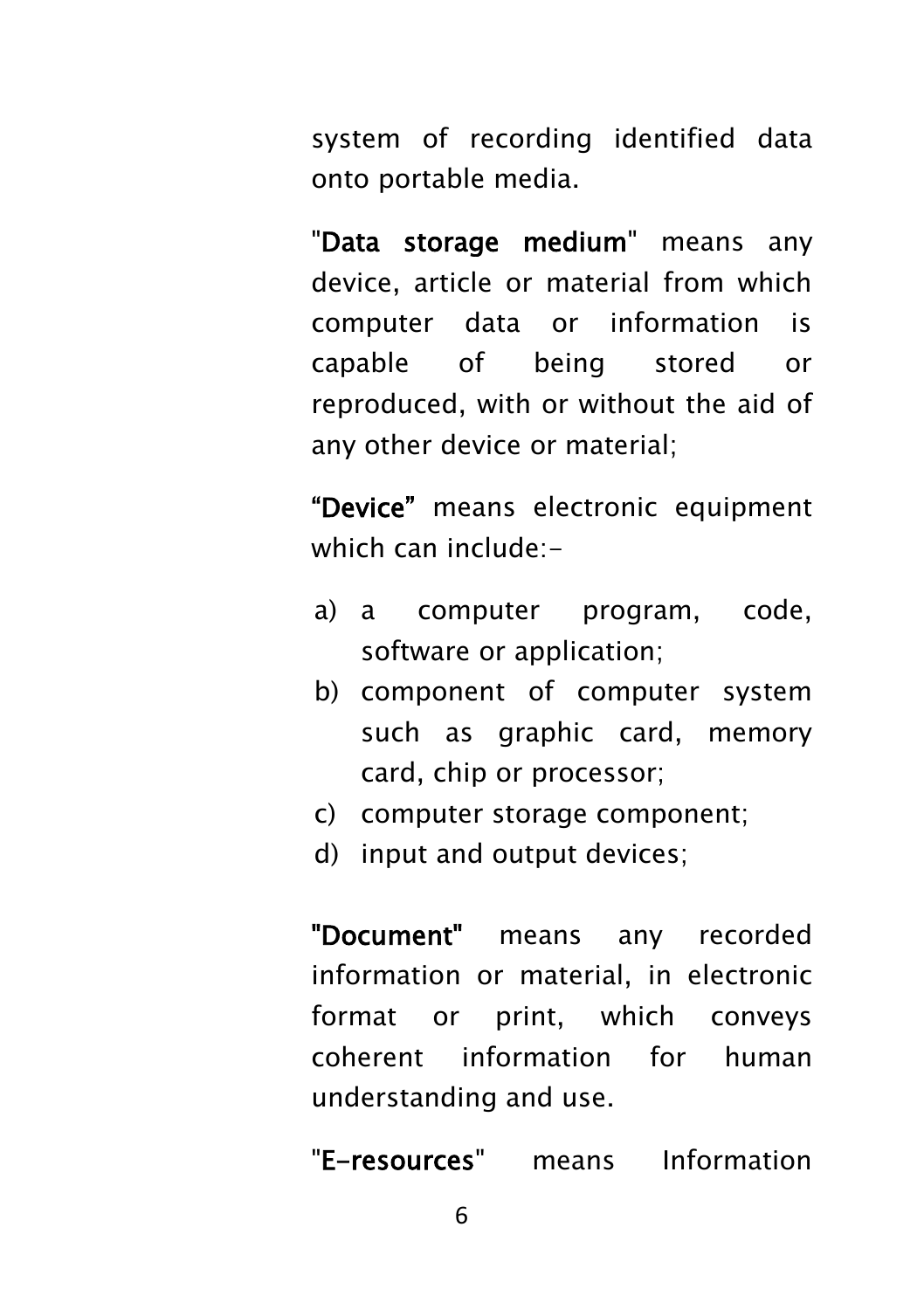resources that user accesses electronically including, but not limited to electronic journals, electronic books and other Web-based documents;

"Free Open Source Software" means computer software that anyone is freely licensed to use, copy, study, and modify the software in any way, and the source code is openly shared so that people can modify or improve the design and its performance;

"E-waste" means non-usable desktop computers, notebook or laptop computers, CD-ROM and DVD equipment, data projectors, digital cameras, telephones, mobile phones and personal digital assistants (PDAs), printers, photocopiers, fax machines and multifunction devices (MFDs), keyboards and similar peripheral ICT devices, servers, hubs, switches, bridges, routers, power supplies and batteries, UPS, scanners, electronic entertainment devices and consoles,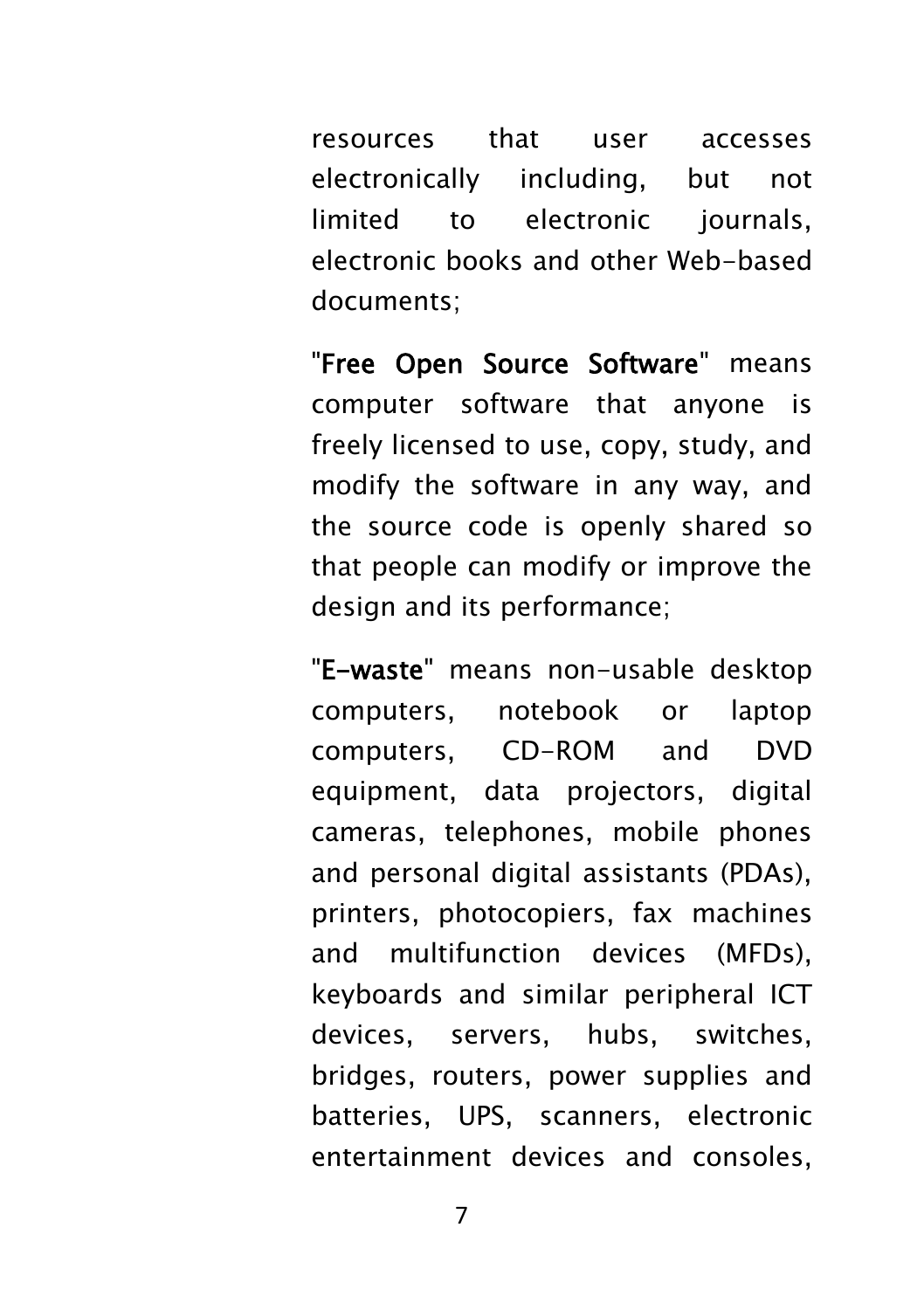and other similar items. This definition includes used electronic equipment destined for reuse, resale, salvage, recycling, or disposal;

"Hyperlink" means a symbol, word, phrase, sentence or image that contains path to another source that points to and causes to display another document when executed;

"Information and Communication Technologies (ICT)" means a diverse set of tools, systems, applications and services used for production, processing, storage, transmission, presentation and retrieval of information by electronic means;

"Intellectual property rights" means the rights accrued or related to copyright, patent, trademark and any other related matters;

"Institutional repository" means online database for collecting, preserving, and disseminating the intellectual output of an institution. The collection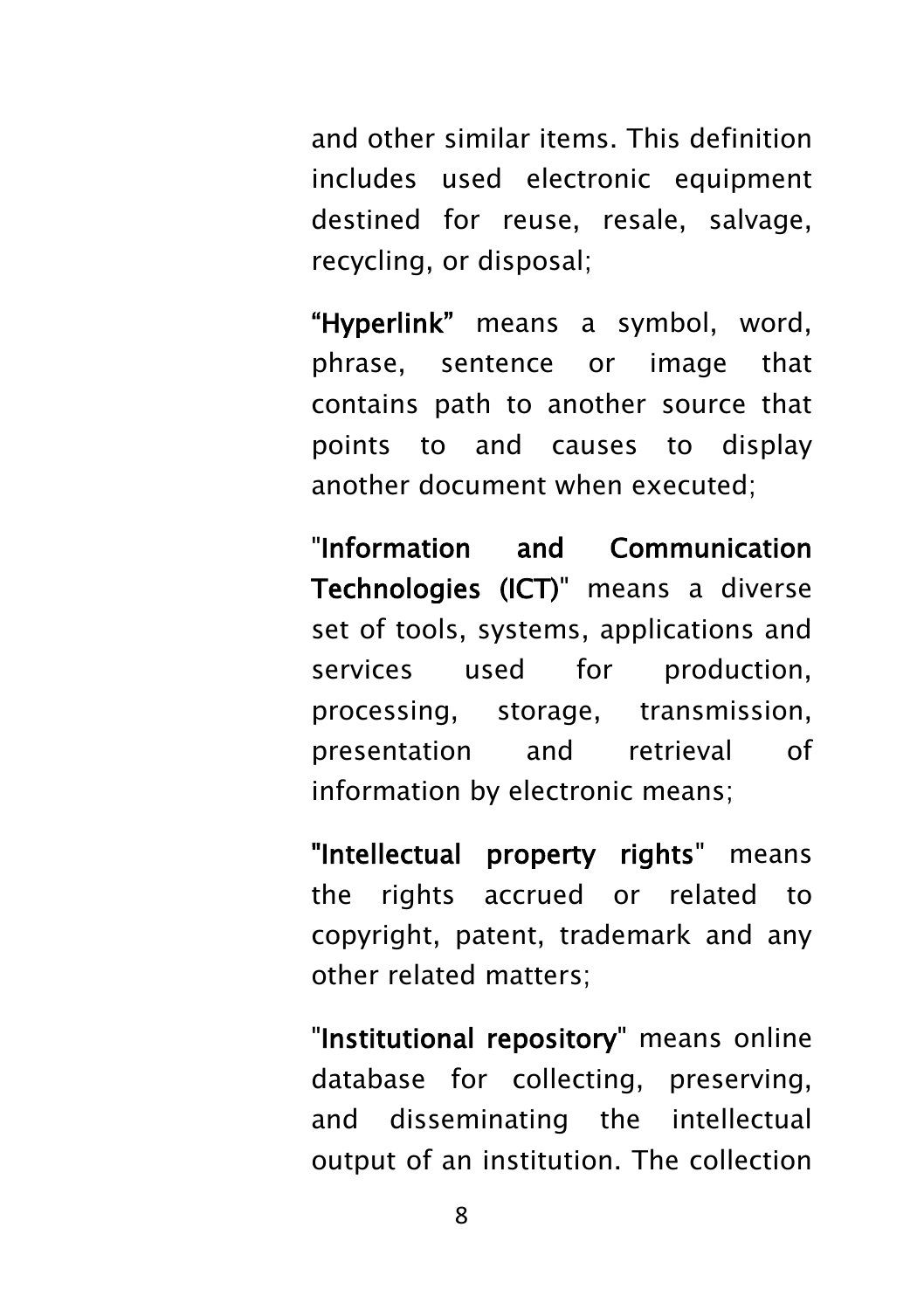includes but not limited to materials such as journal articles particularly preprints, theses and dissertations, research reports, course notes, and other academic documents;

"Internet" means a collection of private and public router-based networks that are interconnected via gateways and exchange points, which all utilize the TCP/IP protocol;

"Internet Protocol Address (or IP Address)" means a unique address that computing devices use to identify itself and communicate with other devices in the Internet Protocol network;

"Local Area Network (LAN)" means computer network that spans a relatively small area such as a single building or group of buildings;

"Management Information Systems" means information systems used as tools to facilitate the management of corporate functions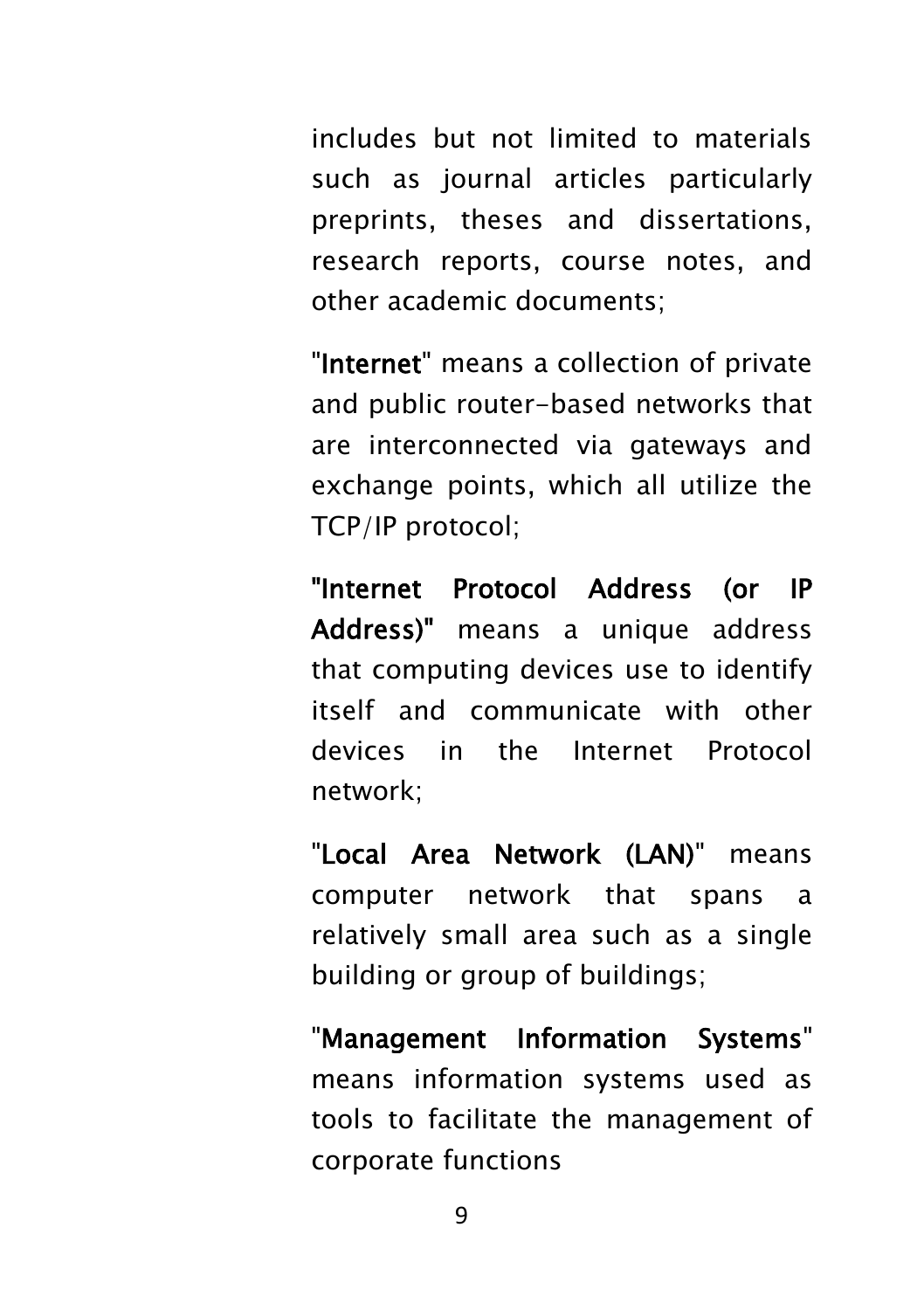"ICT Equipment" means any electronic device used for Information and Communication Technologies including desktop computers, laptops, servers, monitors, printers, audiovisual (AV) equipment, software and network equipment;

"ICT facility" means a place or piece of equipment that uses Information and communication technology including physical devices, internet facilities both wireless and wired;

" ICT unit" means the University unit dealing with ICT matters in delivering services;

"Modular object-oriented dynamic learning (Moodle)" means open source learning platform designed to provide educators, administrators and learners with a single robust, secure and integrated system to create personalized learning environments. This also can refer to Modular Object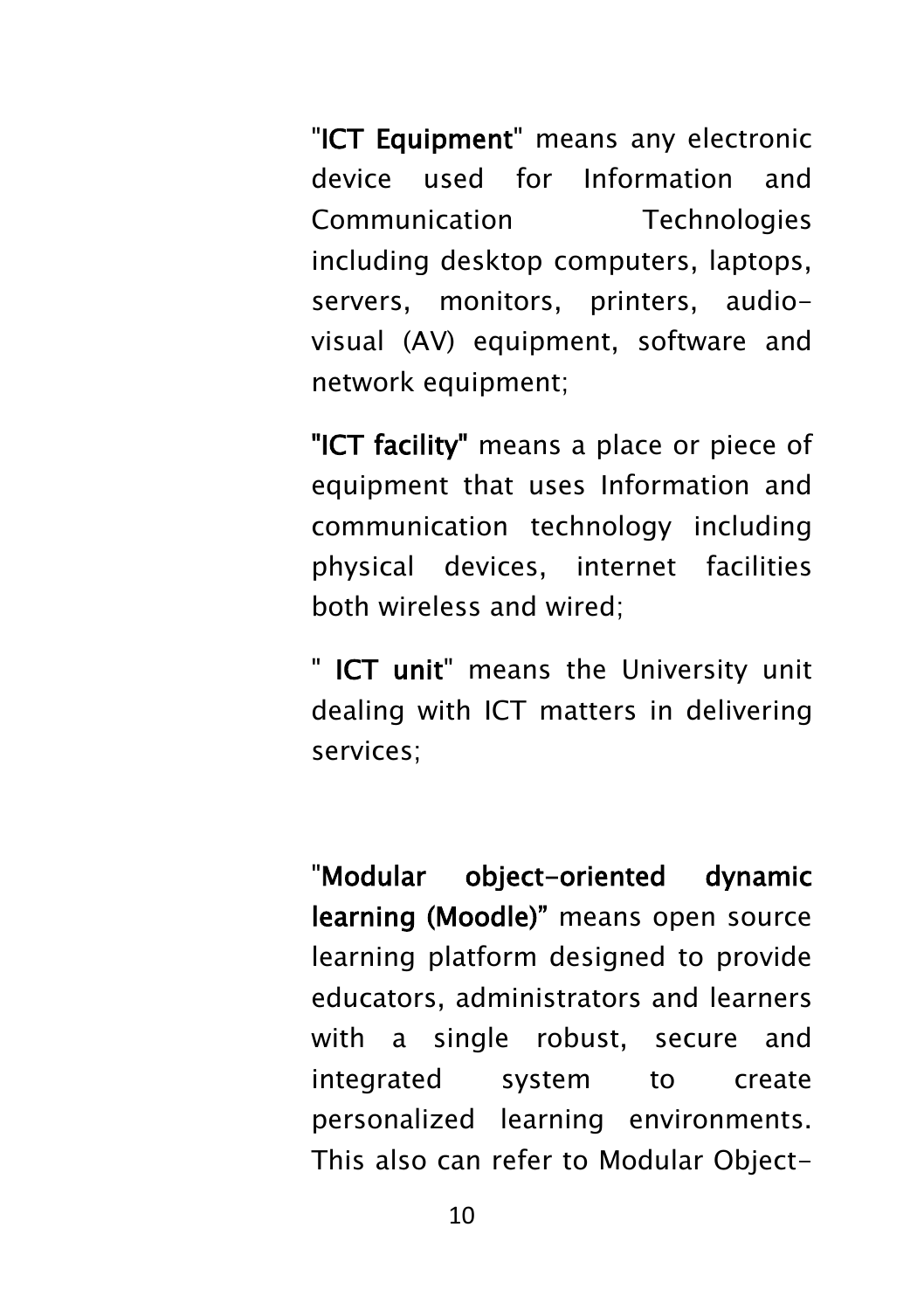Oriented dynamic learning environment;

"Parallel Running" means a process of running a new or amended system simultaneously with the old system to confirm that it is functioning properly before complete migration;

"Publish" means distributing, transmitting, disseminating, circulating, delivering, exhibiting, exchanging, printing, copying, selling or offering for sale, letting on hire or offering to let on hire, offering in any other way, or making available in any way;

"Physical access" means the ability of a person to gain access to physical facilities (e.g., buildings, computer, server rooms, warehouses);

"Remote site" means a site which is away from the main server which includes but not limited to campuses, colleges, schools and hostels;

11 "Restricted system" means system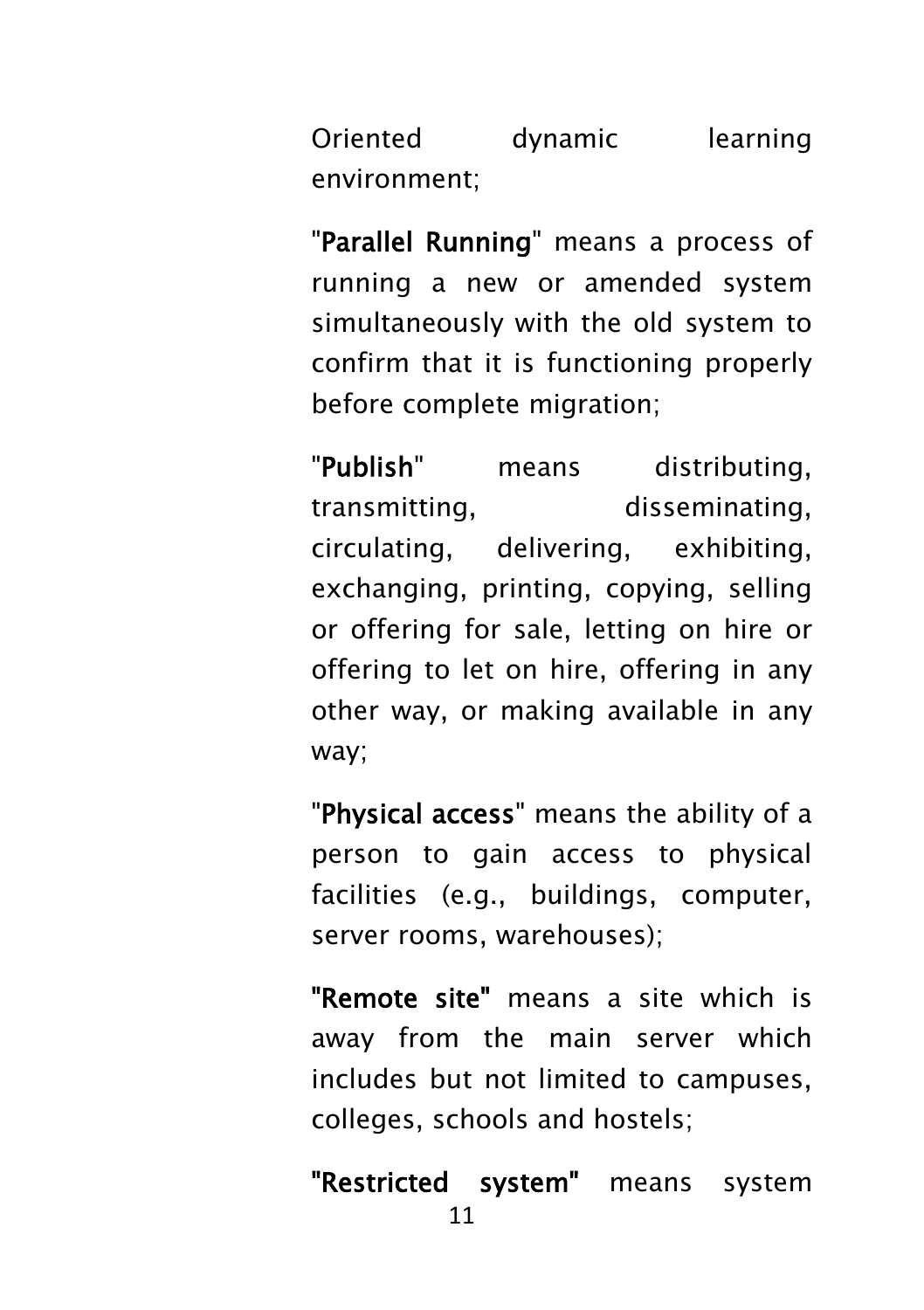which does not allow unauthorized users to access;

"Rootkits" means a type of Trojan that keeps itself, other files, registry keys and network connections hidden from detection;

"Software Change Management" means a process of planning, organizing, controlling, executing and monitoring changes that affect the delivery of ICT services;

"System Administrator" means person responsible for running and maintaining networked computers, peripherals, and the network itself;

"Spam" means unsolicited messages sent typically to large numbers of users, for the purposes of advertising, phishing, spreading malware;

"Structured Cabling" means a set of cabling and connectivity products that integrates voice, data, video, and various management systems of a building (such as safety alarms,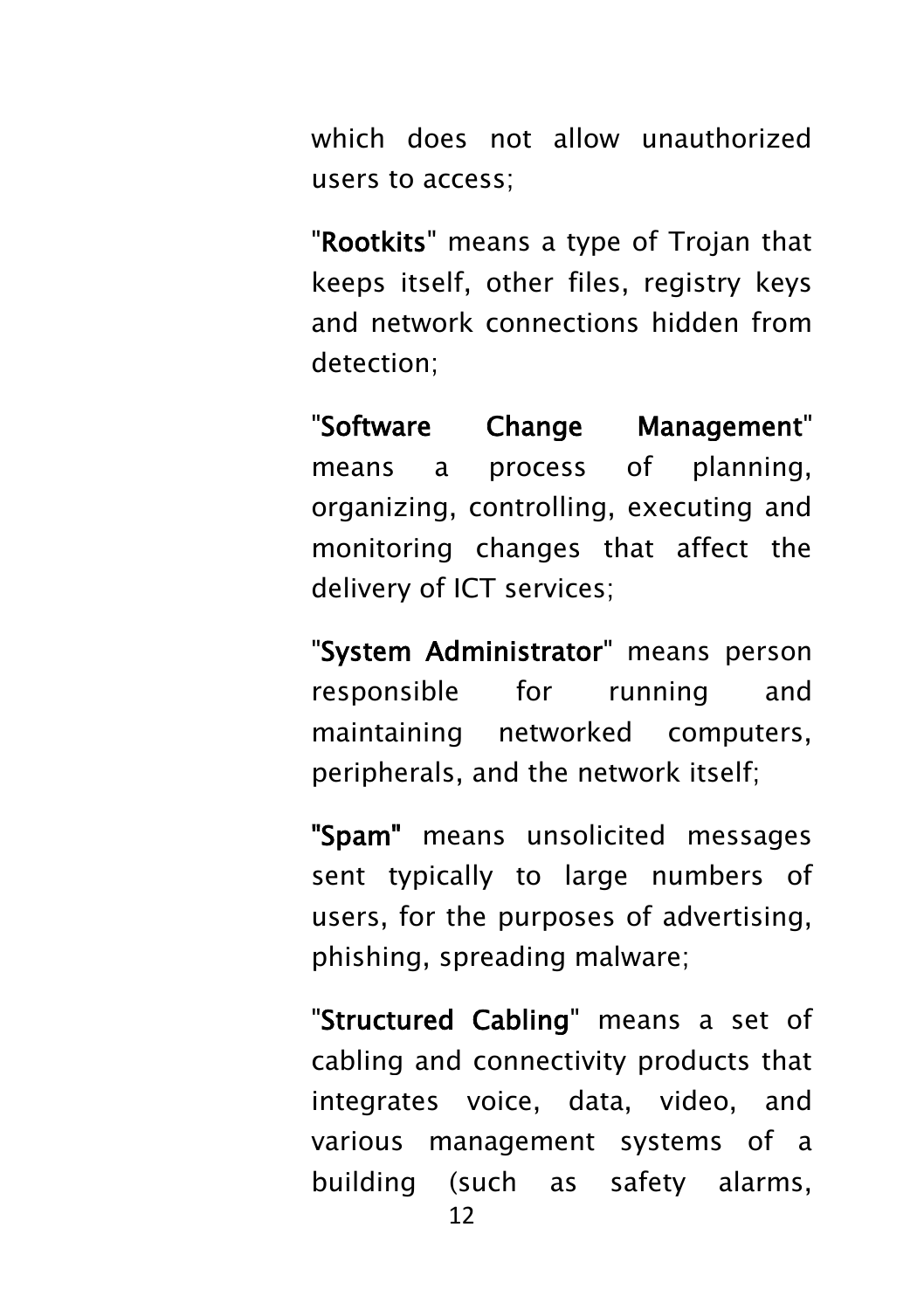security access, energy systems, networks etc.).

"Transmission Control Protocol/Internet Protocol (TCP/IP" means a basic communication language or protocol of the Internet. It can also be used as a communications protocol in a private network;

"Trojan" means a program that appears legitimate but performs some illicit activity when run; It may be used to locate password information or make the system more vulnerable to future entry or simply destroy the user's stored software and data, Trojan is similar to a virus, except that it does not replicate itself;

"Trusted Cloud Computing Vendor" means person or company that has high level of confidentiality, uses server, and client authentication, security domains, cryptograph in data separation, and certificate-based authorization;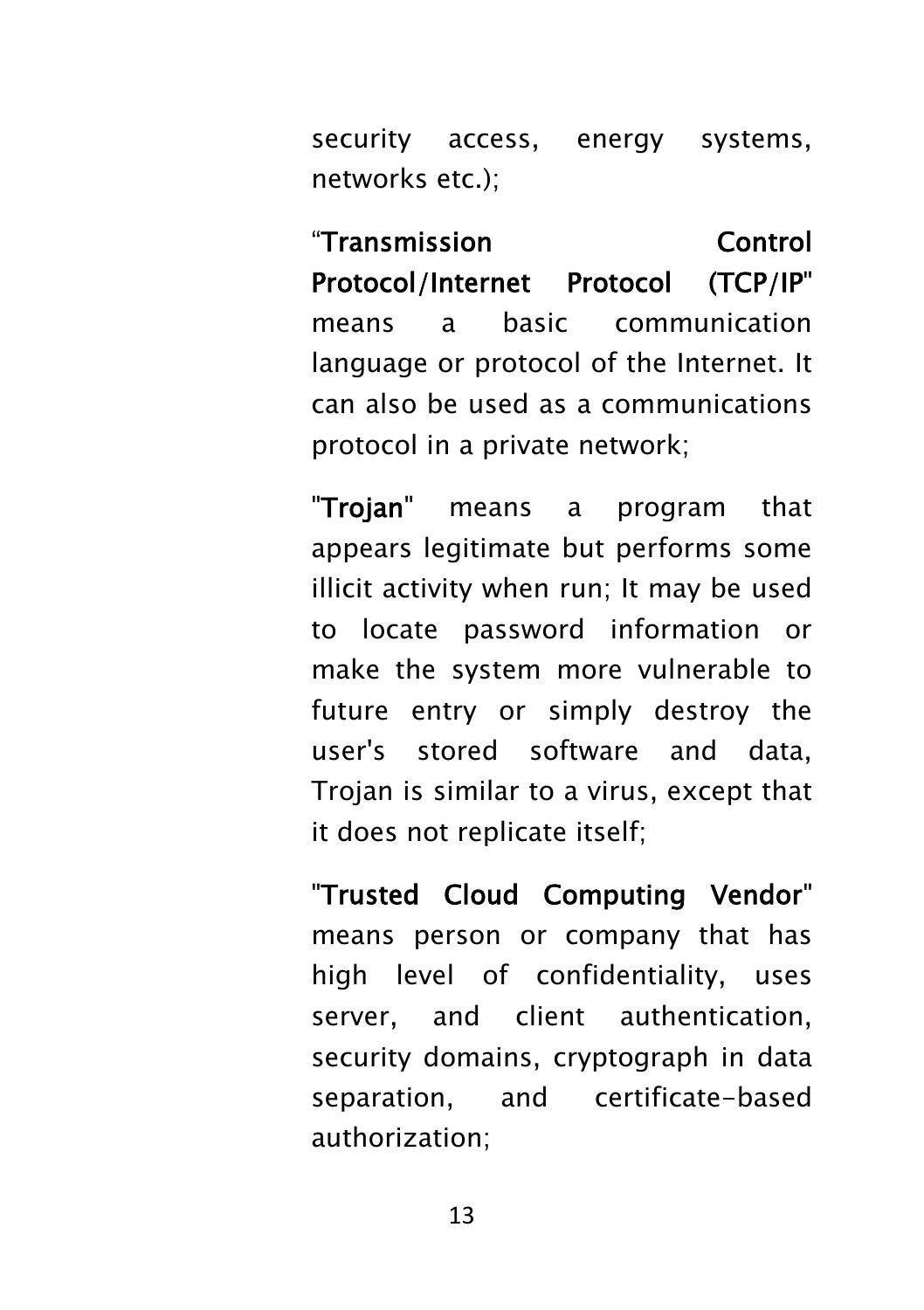"University" means Sokoine University of Agriculture (SUA);

Uninterruptable power supply (UPS) is an electrical apparatus that provides emergency power to a load when the input power source, typically [mains](https://en.wikipedia.org/wiki/Mains_electricity)  [power](https://en.wikipedia.org/wiki/Mains_electricity) fails;

"Unsolicited messages" means communication that:

- (1) Does not have one of the following qualities
	- a) the receiver does not consent to such communication and has evidently shown to the sender,
	- b) at the beginning of the communication, the communication does not disclose the identity of sender and its purpose; and
	- c) That communication does not give an opt-out option to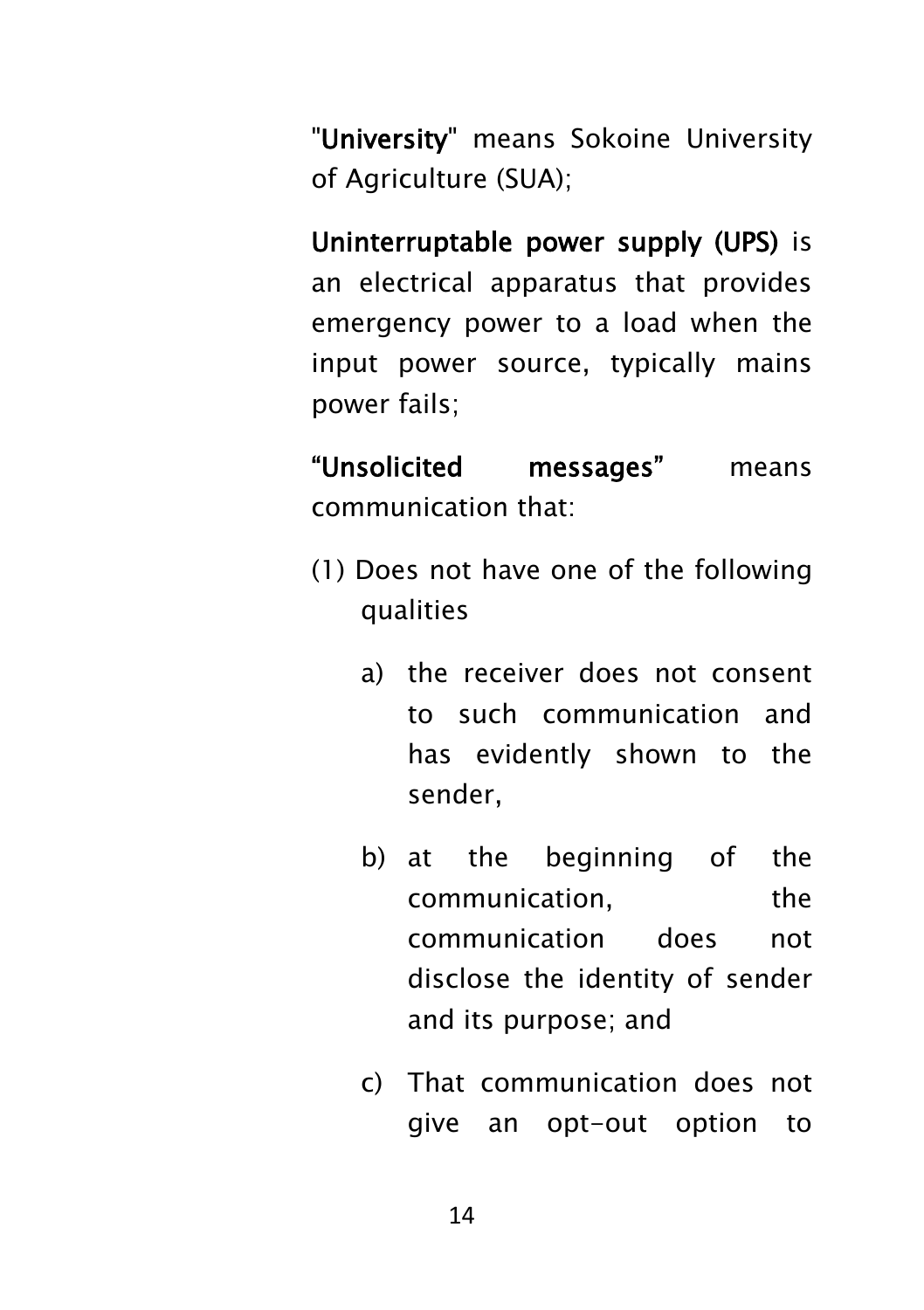reject further communication.

- (2) The consent requirement is deemed to have been met where
	- a) the contact of the addressee and other personal information were collected by the originator of the message in the course of work or business relations;
	- b) the originator only sends promotional messages relating to its similar products and services to the addressee;
	- c) the originator offered the addressee the opportunity to opt-out and the addressee declined to opt-out; and
	- d) an opportunity to opt-out is provided by the originator to the addressee with every subsequent message;

"User" means any person authorized to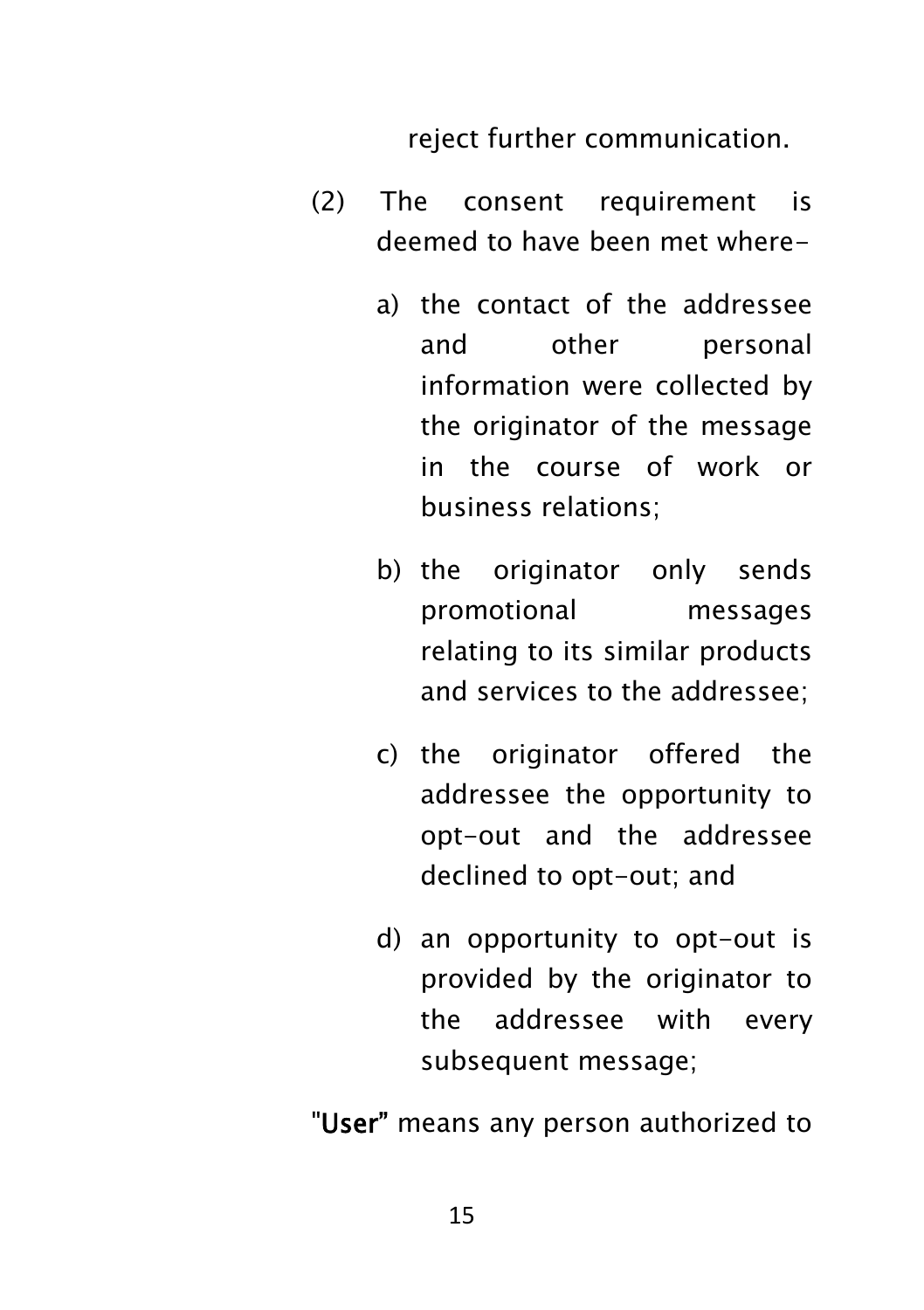use University ICT facilities;

"Virus" means a software used to infect a computer after the virus code is written; it is buried within an existing program and once that program is executed, the virus code is activated and attaches copies of itself to other programs in the computer and other computers in the network;

"Wide Area Network (WAN)" means a geographically dispersed telecommunications network, thus computers connected to a *wide-area* network are often connected through public *networks*, such as the telephone system. They can also be connected through leased lines or satellites;

"Wireless Network" means network that does not require cable connections.

Disclaimer 4. The University undertakes to provide and operate its ICT resources with reasonable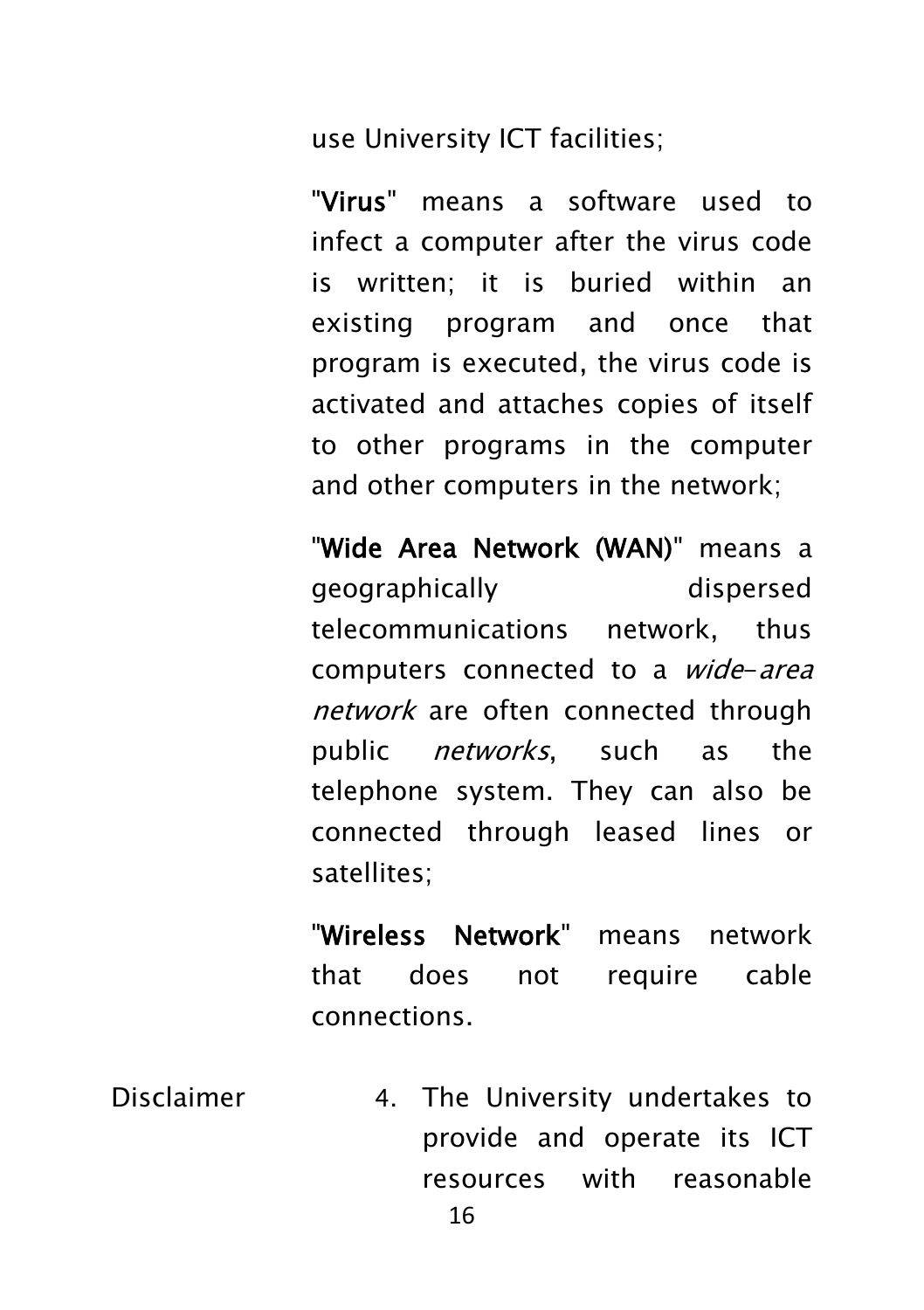skill. However, the University accepts no liability for any loss or damage a user may suffer from any failure or malfunction of the University ICT resources or any part thereof.

#### PART II

#### GENERAL REGULATIONS

- Need of authorization 5. Access to ICT facilities on the systems network shall be restricted unless specifically authorized by registration or any other means by a relevant authority.
- **Systems** Account handling
- 6. User shall sign "User Access Permission Form" showing that;
	- a. password has been received
	- b. it will be kept secret
	- c. changed frequently or at a moment that a breach of confidentiality is suspected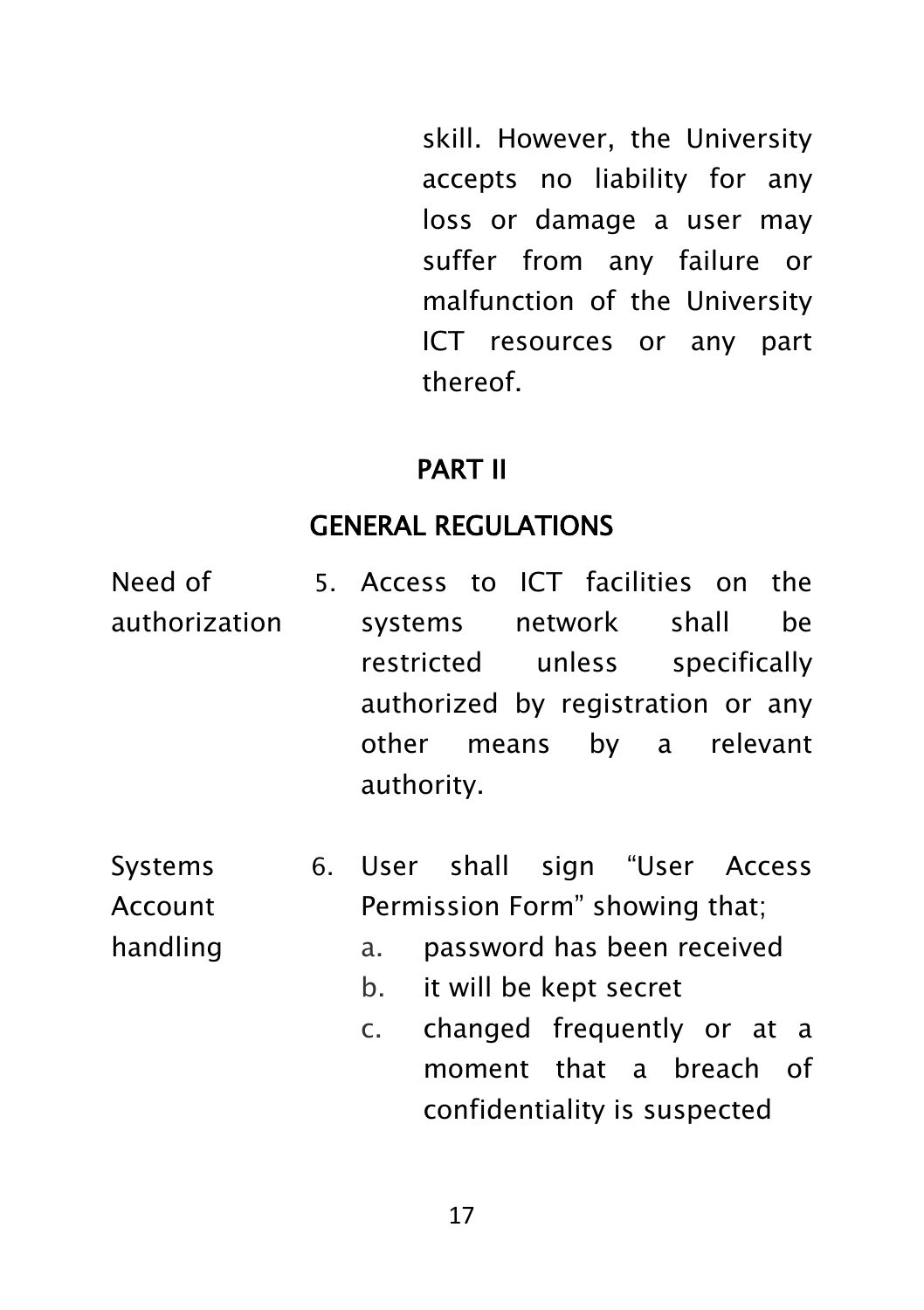- 7. Users shall;
	- a. Be responsible for the security of their account passwords including the changing of passwords on a regular basis
	- b. Be responsible for all activities that originate from their system accounts, unless proved otherwise.
	- c. Make sure that his/her computer is free from viruses, malware and any suspicious window activities, Failure to that will be disconnected from the network if his/her computer becomes infected with viruses, malware or if it displays suspicious network activity.
	- d. Agree to abide to all University ICT regulations and guidelines and must comply with the national laws.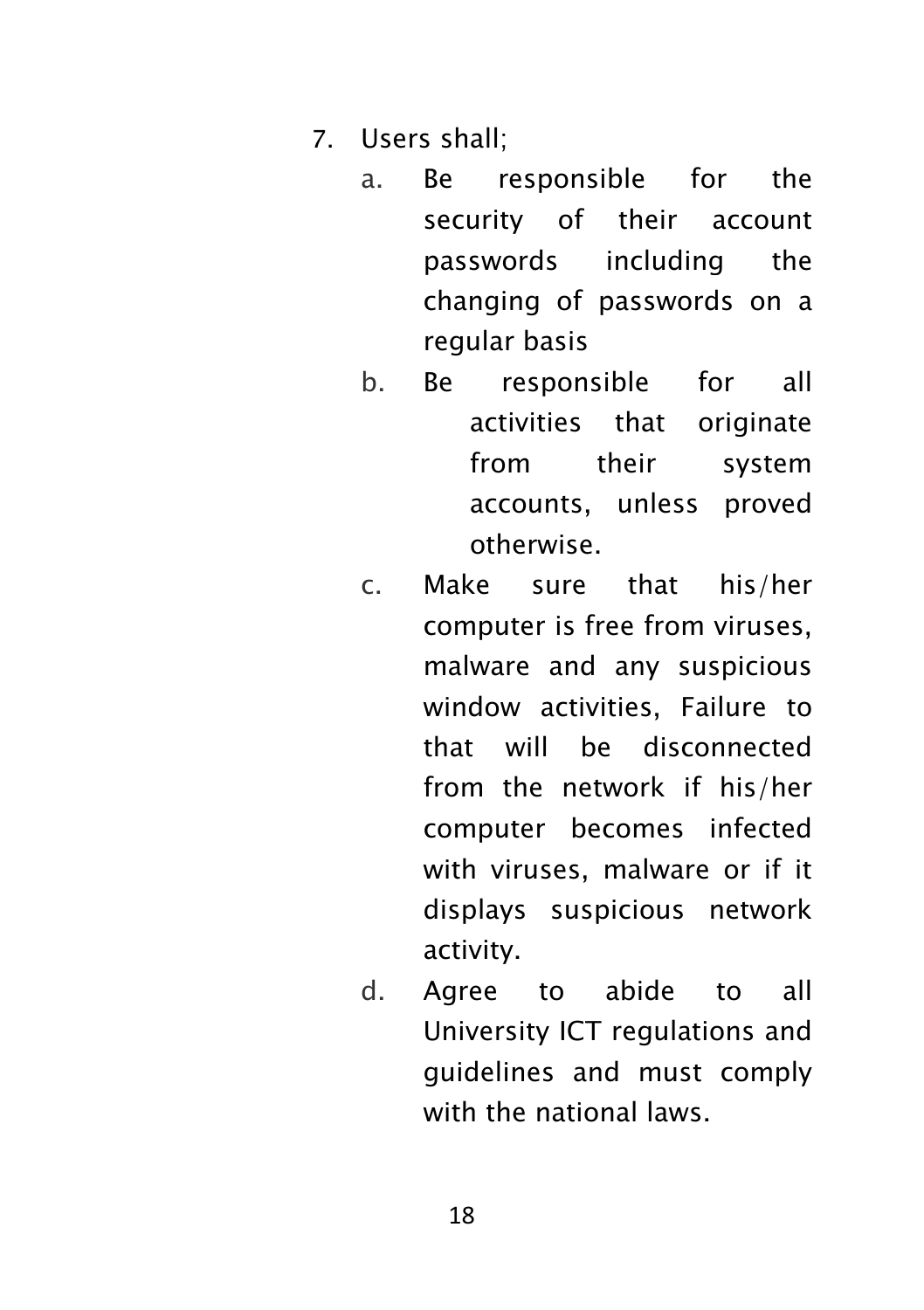- 8. Only laptop, desktop computers and mobile devices are allowed on the University network. Connection of any wireless access point, cable/broadband router, hub, switch, game console or any such devices to the SUA network must be with permission and assistance of the ICT unit.
- 9. User shall not publish any material on SUA ICT equipment that may be offensive to the public.
- Systems Protection 10. User must keep his/her passwords secure and must not disclose them to, or allow them to be used by any other person.
	- 11. User shall notify the System Administrator immediately if he/she suspects that his /her ICT facilitate account/password has been compromised as guided by the University ICT unit.
	- 12. In case the user does not abide to 10 and 11 shall be responsible for any damage caused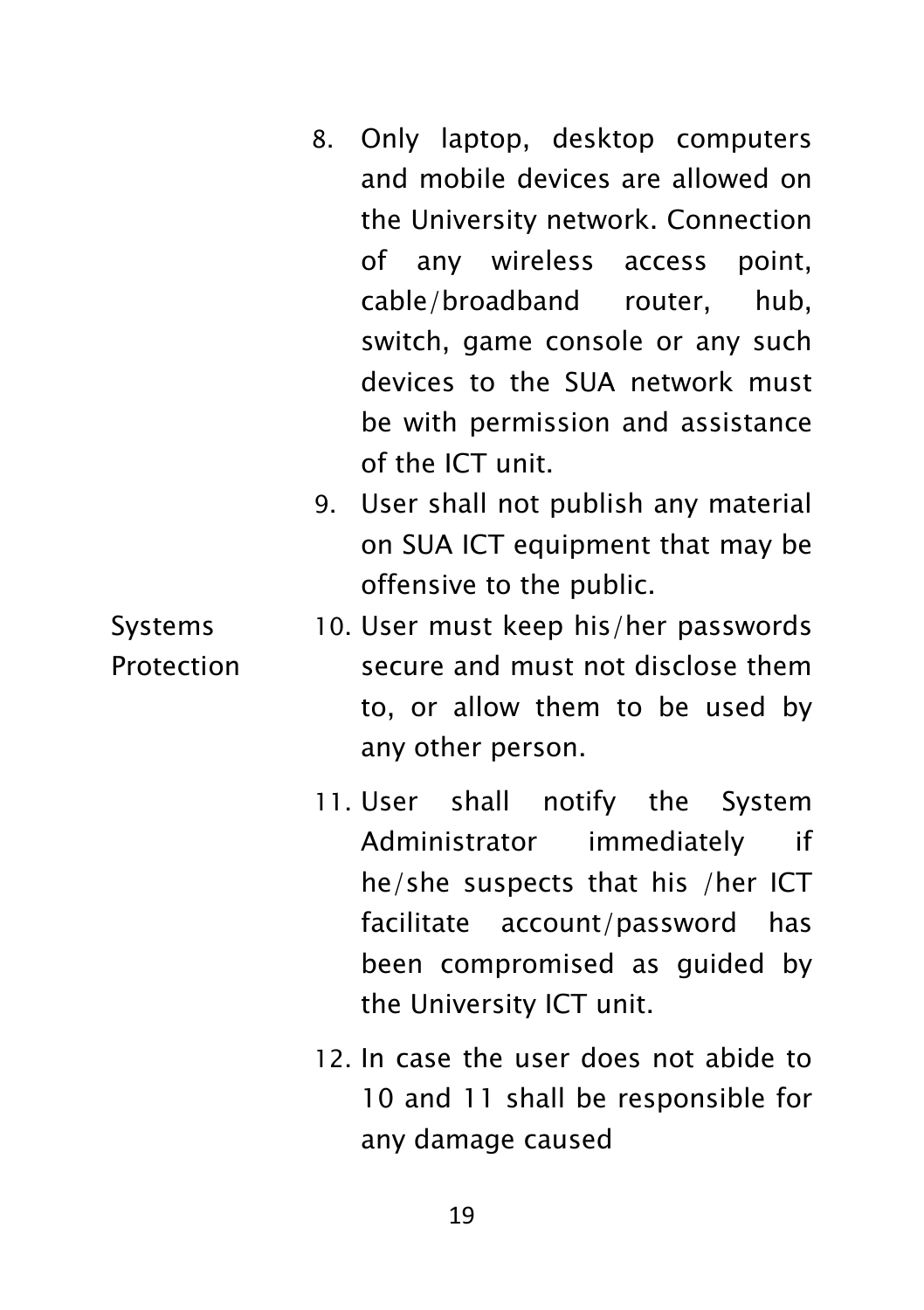Infrastructure 13. User is required to carefully use a protection University ICT facilities and report faults immediately to the respective authority using verifiable means.

> 14. User shall not be allowed to extend cabling of the wired network unless special permission is provided by the responsible ICT unit.

System updating and upgrading

- 15. A user shall
	- a. Abide to the terms of copyright laws, software licensing agreements, and contracts that pertain to the University's computing, information, and communications resources.
	- b. Keep computers up-to-date with operating system updates and security patches.
	- c. Be solely responsible for the actions of any person who accesses their own ICT facilities or system accounts by whatsoever means.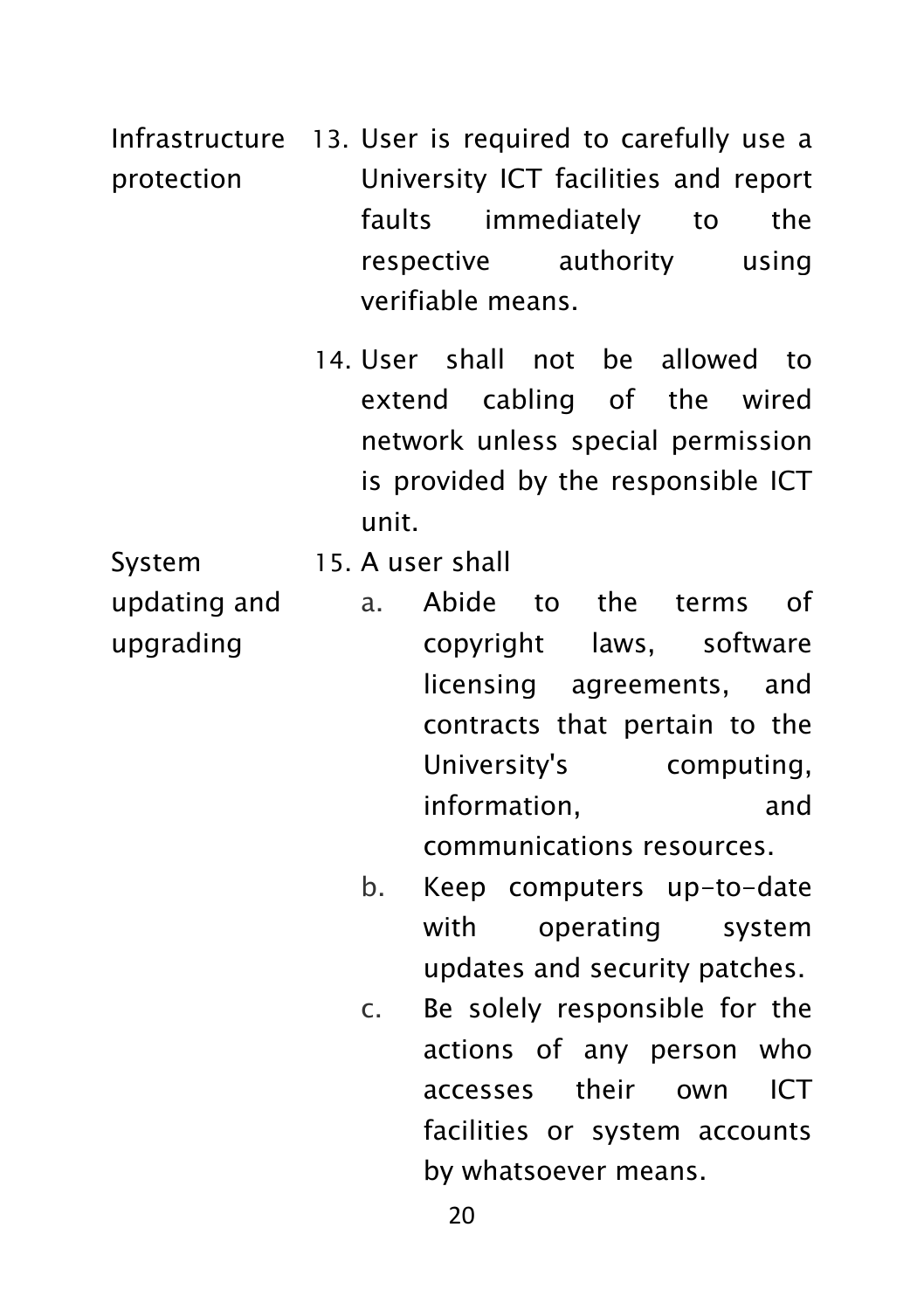- d. Be responsible to stay up-todate with ICT policy, Regulations and Guidelines.
- e. be considerate in the use of shared resources and not perform acts that are wasteful of computing resources or that unfairly monopolize resources (through but not limited to, junk mail, chain letters, games, obtaining unnecessary output, creating unnecessary network traffic, or printing an excessive number of copies of any documents such as resumes, theses, and dissertations).
- f. not install, run, or give to another user a program that is intended to or is likely to damage a file or computer system and/or reproduce itself on University computer systems.
- g. be restricted to use university owned sensitive data from IT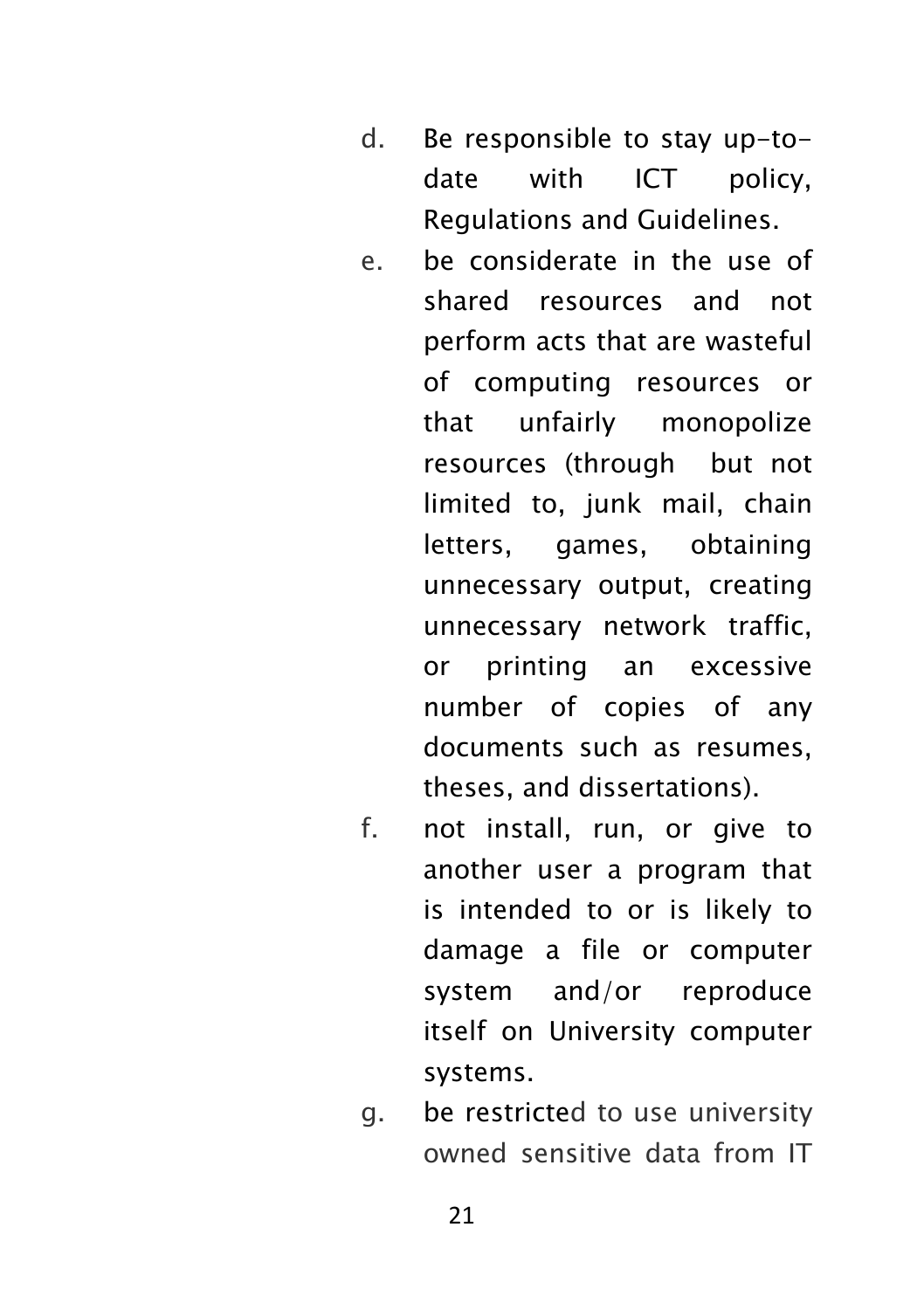environments in which these data are maintained by university faculty and staff

#### 16. User is prohibited

computer networks

SUA

- a. To deliberately perform an act that will interfere with the normal operations of computers, terminals, peripherals, or networks. This includes, but is not limited to, tampering with any component of a local area network (LAN), Intranet, or wide area network (WAN); blocking communication lines and or interfering with the operational readiness of a computer.
- b. To attempt to bypass data protection schemes, to uncover a security loophole
- c. To mask the identity of a computer account or machine
- d. To use Unauthorized and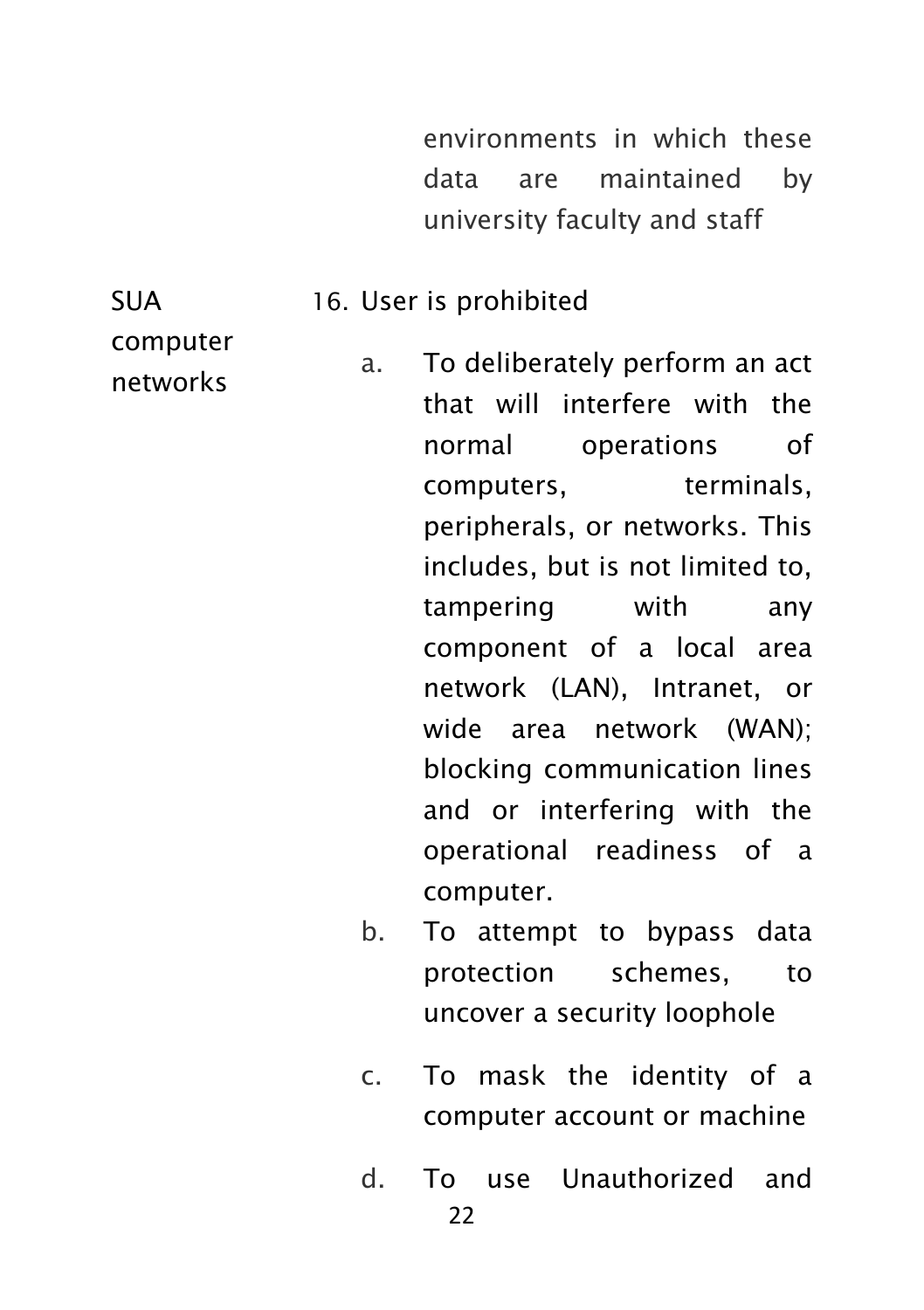installation peer to peer file sharing programs

- 17. User is expressly forbidden unauthorized access to accounts, data or files on SUA ICT resources, or on ICT resources belonging to other person or organizations.
- 18. Game playing is not allowed on SUA ICT facilities, except as a formal component of a University academic subject or sponsored event or when specifically authorized
- 19. User is not permitted to use ICT facilities to sell or purchase assignments, or to offer to write assignments or to request help with assignments.
- 20. Unless authorized by the University, user is not permitted to run business using university ICT facilities.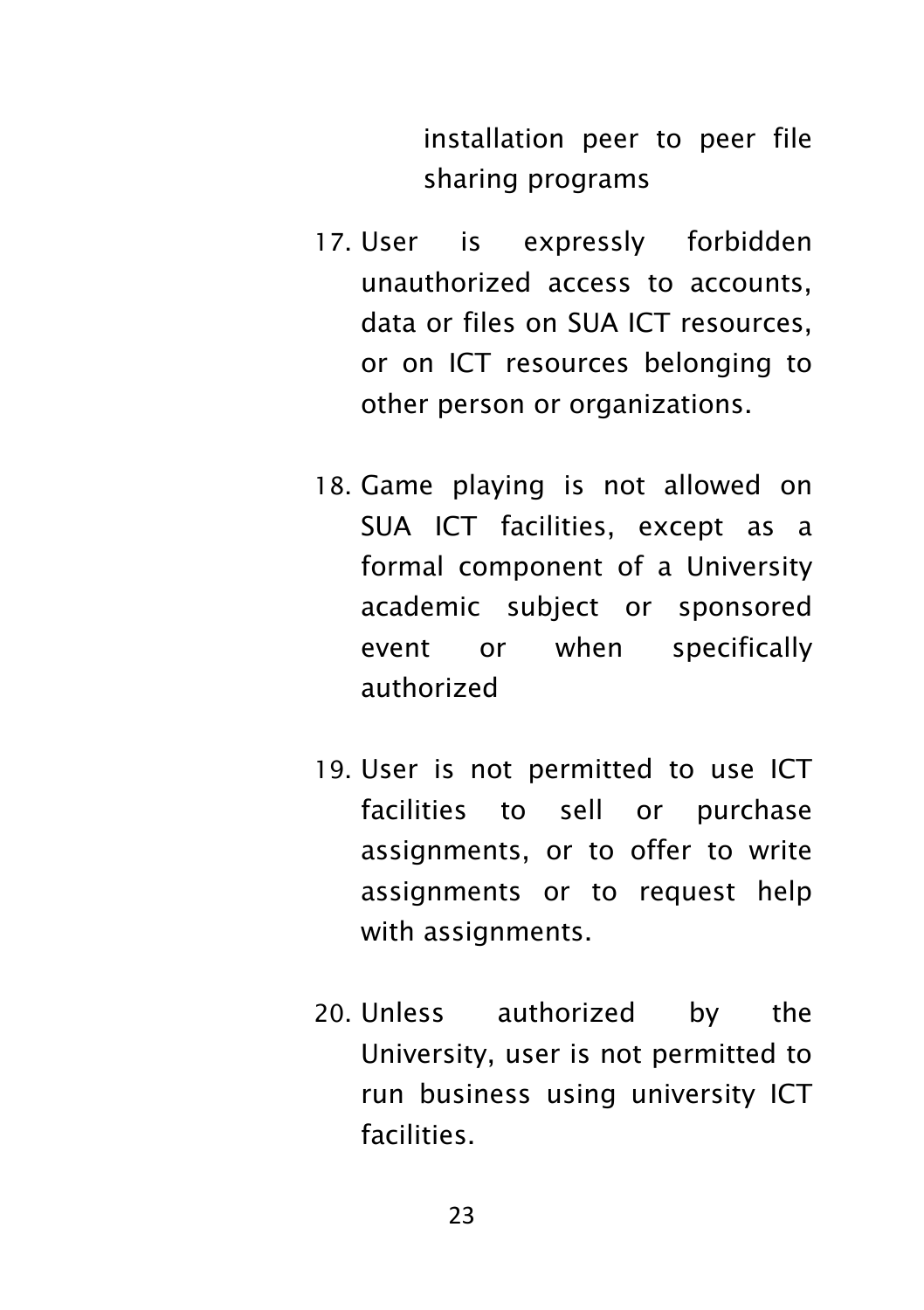- 21. The University reserves the right to withdraw a service or withdraw access for personally owned computers if there is evidence of misuse of ICT facilities
- Unauthorized software 22. Software and/or information that infringes the rights of another or that gives unauthorized access to another computer account or system must not be placed on any University-owned computer system or computer connected to the University's network.
- Use of Internet 23. Browsing of Internet sites containing pornographic, obscene, and immoral or any other inappropriate content is prohibited as per national laws
	- 24. Unauthorized user must not access or alter restricted portions of the operating system in the computer (e.g. registry) or configuration (e.g. IP Address, Computer Name and Active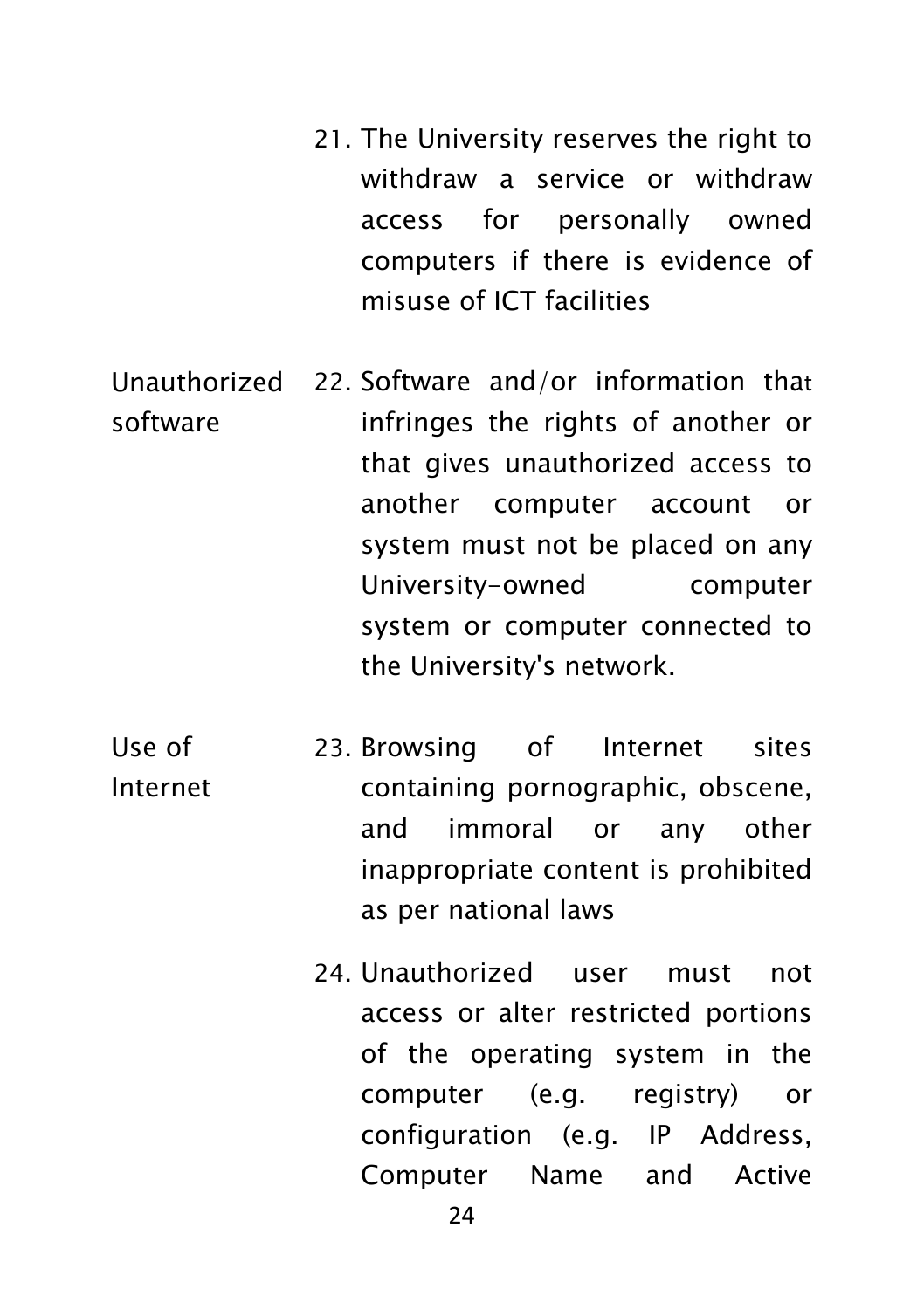#### Directory settings)

#### Use of E-mails

Use of office E-mails

- 25. User must use e-mail responsibly and preferably for official matters.
	- 26. User must not open or forward any email from unknown or suspicious sources.
	- 27. User must not copy or forward chain emails. Chain emails can disrupt email services and other Internet services on networks.
	- 28. If user suspects or discovers an email containing computer viruses or phishing attacks, they must report the incident to the ICT Unit as guided or using verifiable means.
	- 29. The email system must not be used to commit unlawful and illicit acts.
	- 30. User must not reply to spam

Use of personal emails 31. User must not send emails using another person's e-mail account.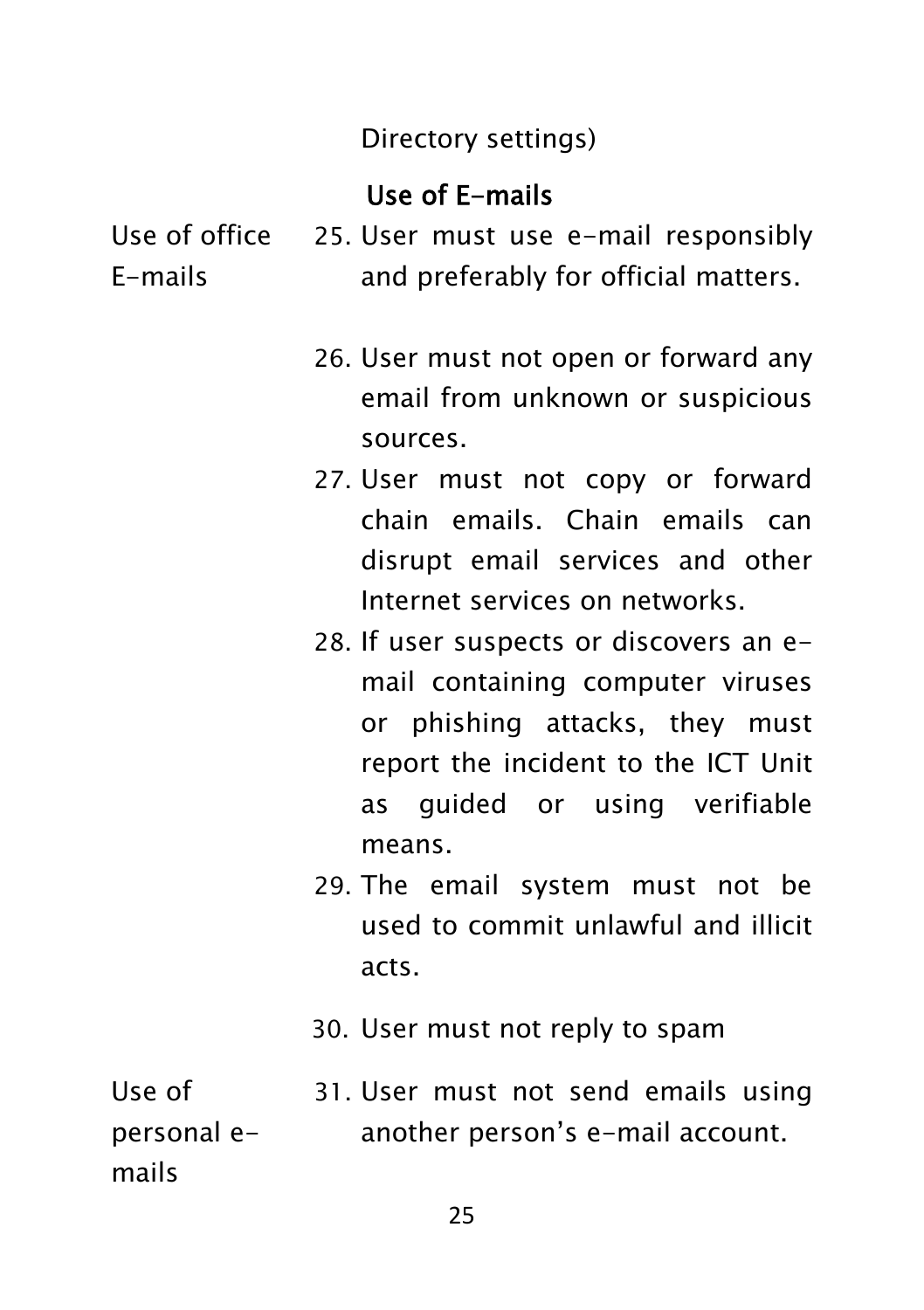#### Computer laboratories Regulations

Labs for university's mission 32. SUA ICT facilities including computer laboratories are for academic, research, outreach and service delivery works only and shall not be used for personal gains.

Proper use of laboratories 33. Unless permitted by the ICT unit responsible, all University Computer Laboratories shall be used for practical sessions purposes only and not for lecturing and/ or theory examinations.

- Unacceptable 34. To protect ICT equipment and actions in laboratories other facilities, activities such as Smoking, eating, chewing gums and drinking are NOT allowed in the computer laboratories
- ID card requirement 35. Unless permitted by the ICT unit responsible, all persons in the computer laboratories are expected to have their ID cards.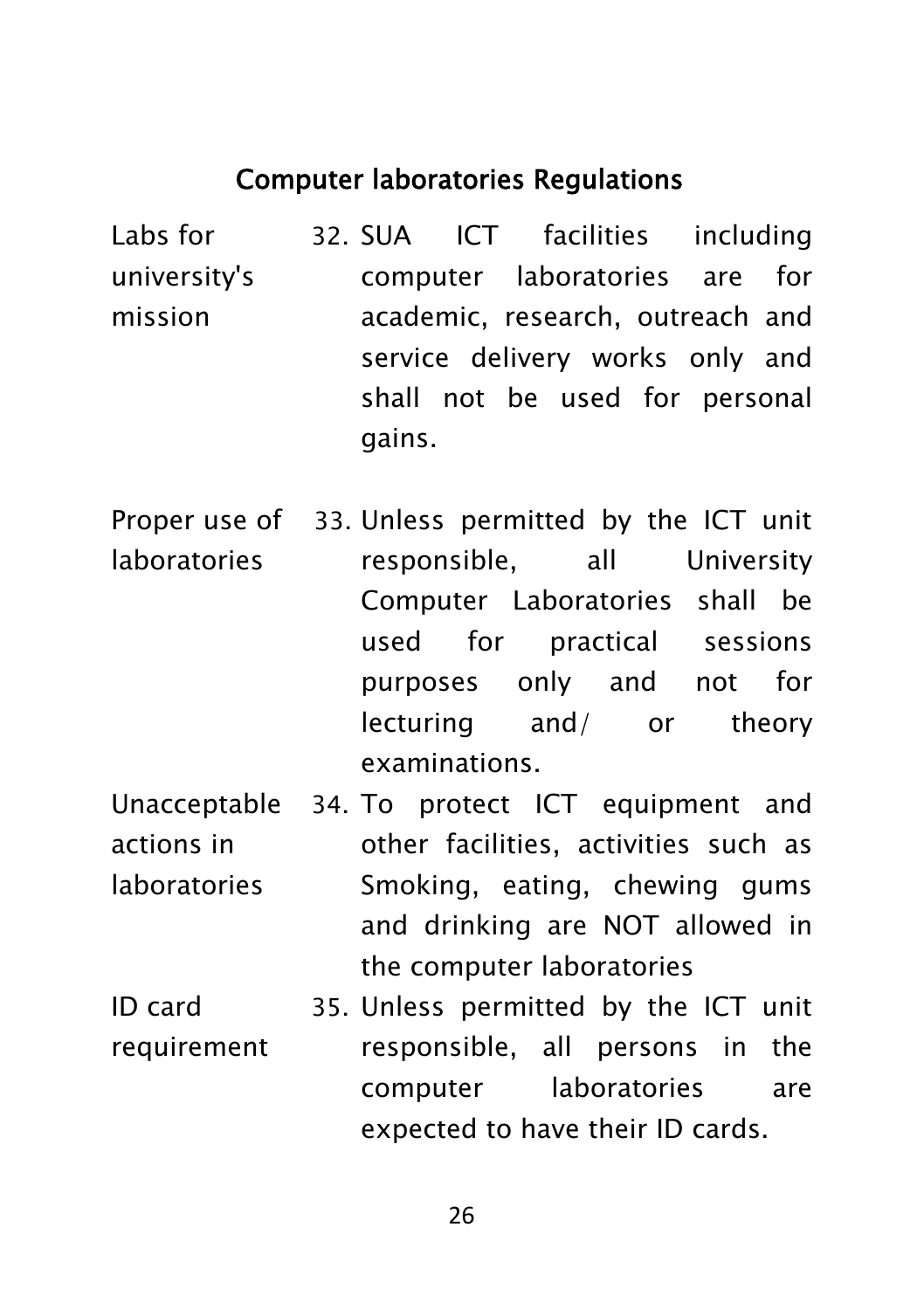- 36. Without the ID, the user shall be required to leave the room immediately.
- 37. Users of the computer laboratories must register their details in the book or any other electronic means provided
- 38. Mobile phones must be switched off or put in silent mode at all times in computer laboratories.

Prohibited items in computer laboratories 39. The following personal items are forbidden in the computer laboratories unless otherwise permitted by the head of ICT unit: a. bags or back packs of any kind b. laptops c. liquid material d. food 40. No any form of storage media

shall be inserted into the computer without permission of ICT personnel who will prove that it is free of viruses and other malicious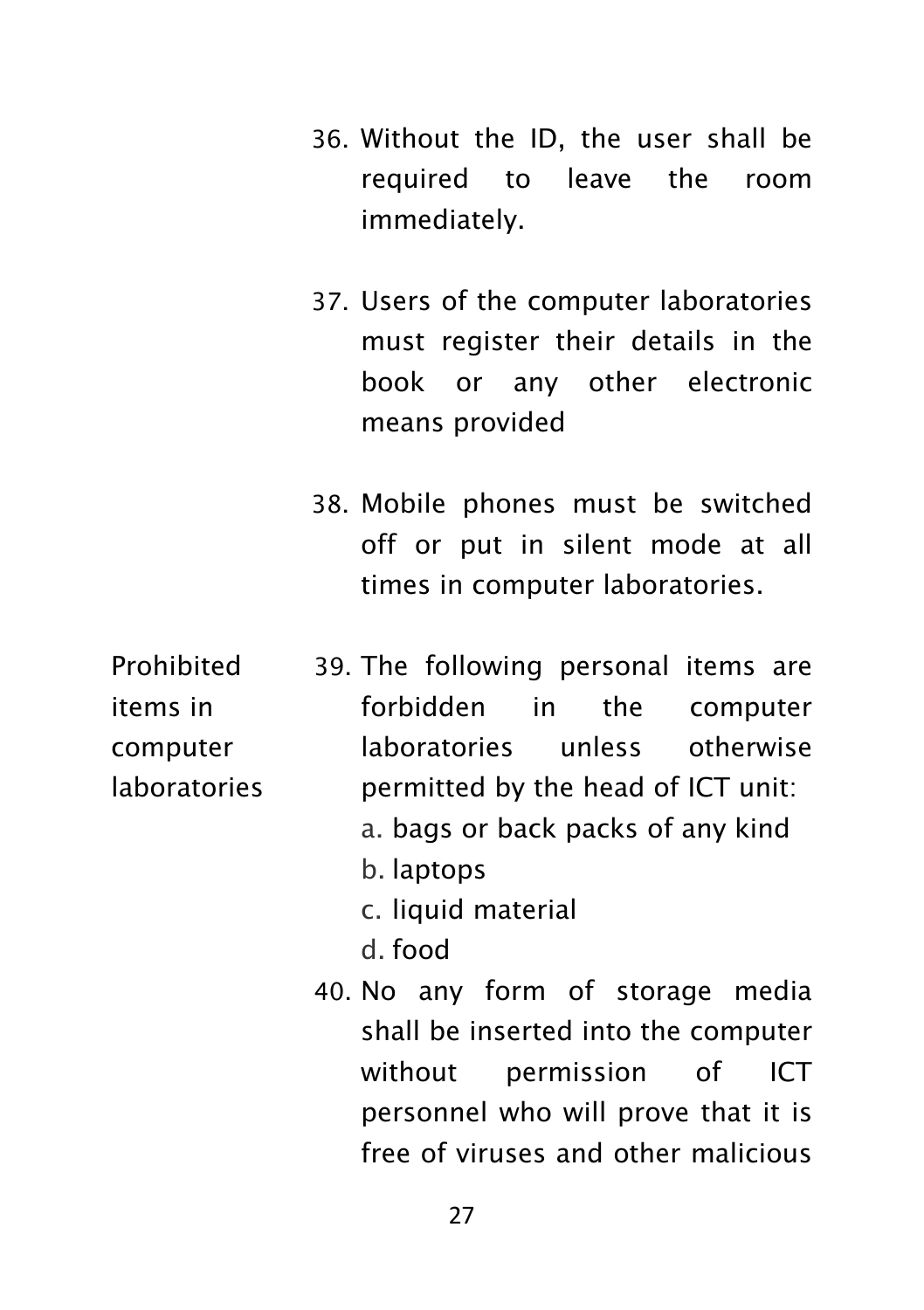software.

- 41. No playing games, watching films, and listening to music are allowed unless they are part of the academic or research work.
- 42. Any conduct or activity which disturbs the computer laboratory's environment is not allowed.
- 43. Anyone causing continual disturbance will be asked to leave the computer laboratory. If the offense done is serious enough, the laboratory assistant may call the Security Officers for assistance;
	- a. Individuals exhibiting hostile or threatening behavior such as yelling, swearing, or disregarding requests made by laboratories personnel will be asked to leave the laboratories.
	- b. Display of personal affection inside the laboratory is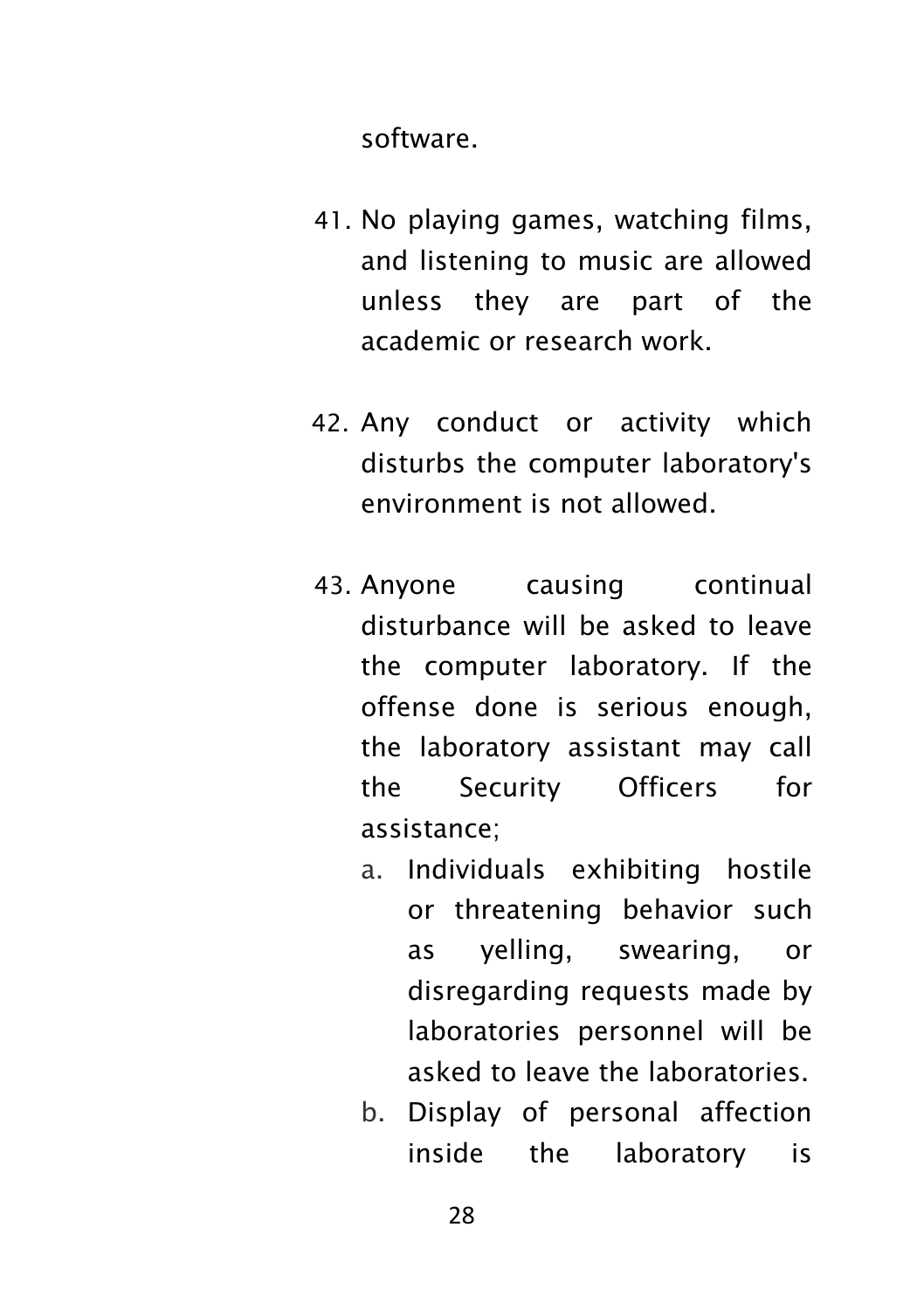prohibited.

44. The laboratory assistant has the right to advise any user to leave the premises in case the user violates any of the regulation and guidelines.

#### Offenses and Actions

- 45. Any attempt to access SUA facilities or another user's computer account or e-mail; or impersonate as another user or create or introduce programs with malicious intent; or involve in software theft; or use SUA facilities to harass any company or individual or send chain or junk mail, shall result into administrative actions including summarily dismissal from service or take legal actions.
- 46. Any attempt to circumvent network and computer security restrictions imposed by the University (for example running an encrypted tunnel or changing your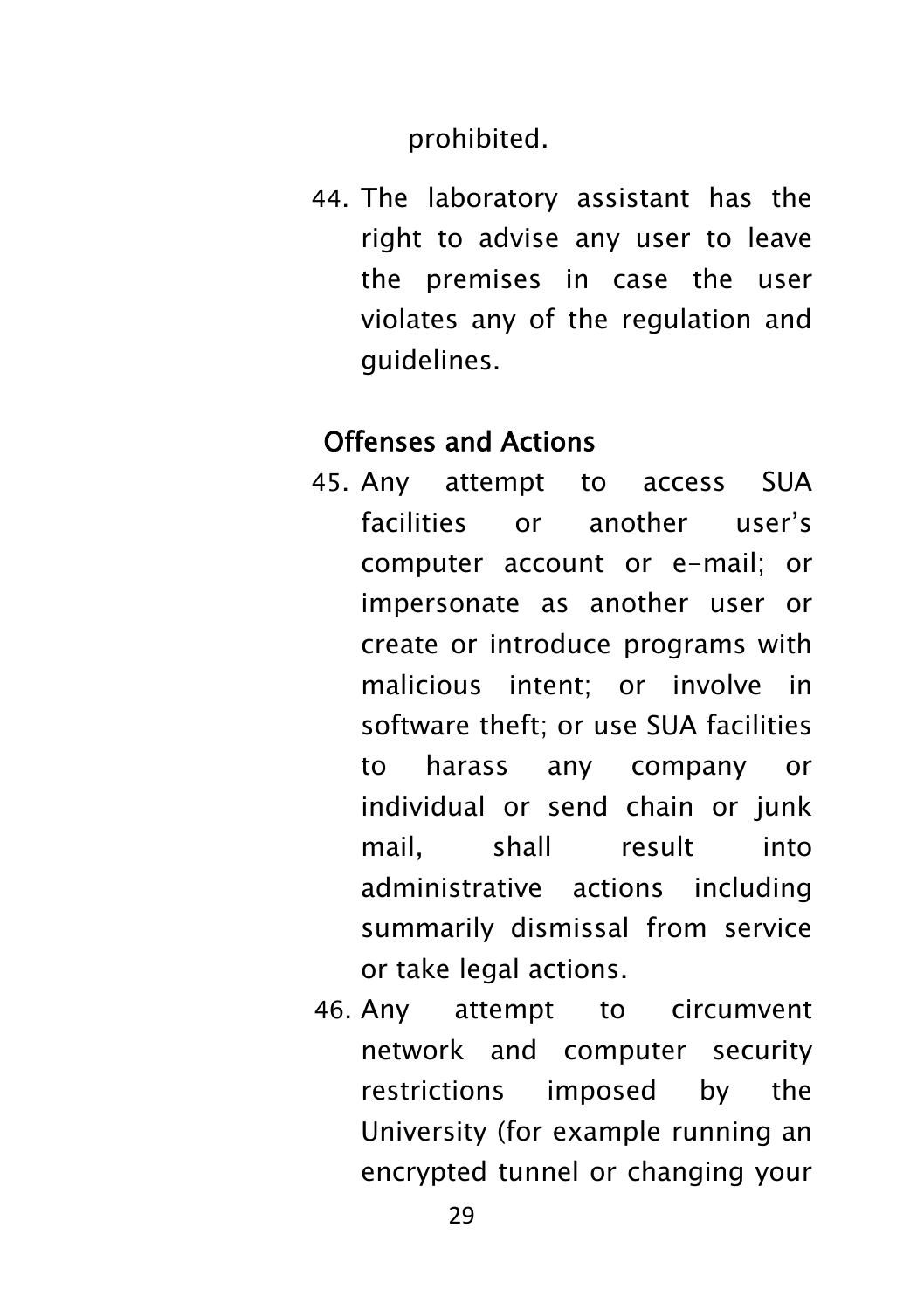computer's MAC address) may be subject to appropriate action by the University organs including legal actions in court.

- 47. Any violation of these regulations shall lead to disciplinary action and may include the deactivation of the user account.
- 48. Any breach of these regulations shall be dealt in accordance with National laws, SUA Charter, Staff Regulations, SUA students by laws and any other written laws or guidelines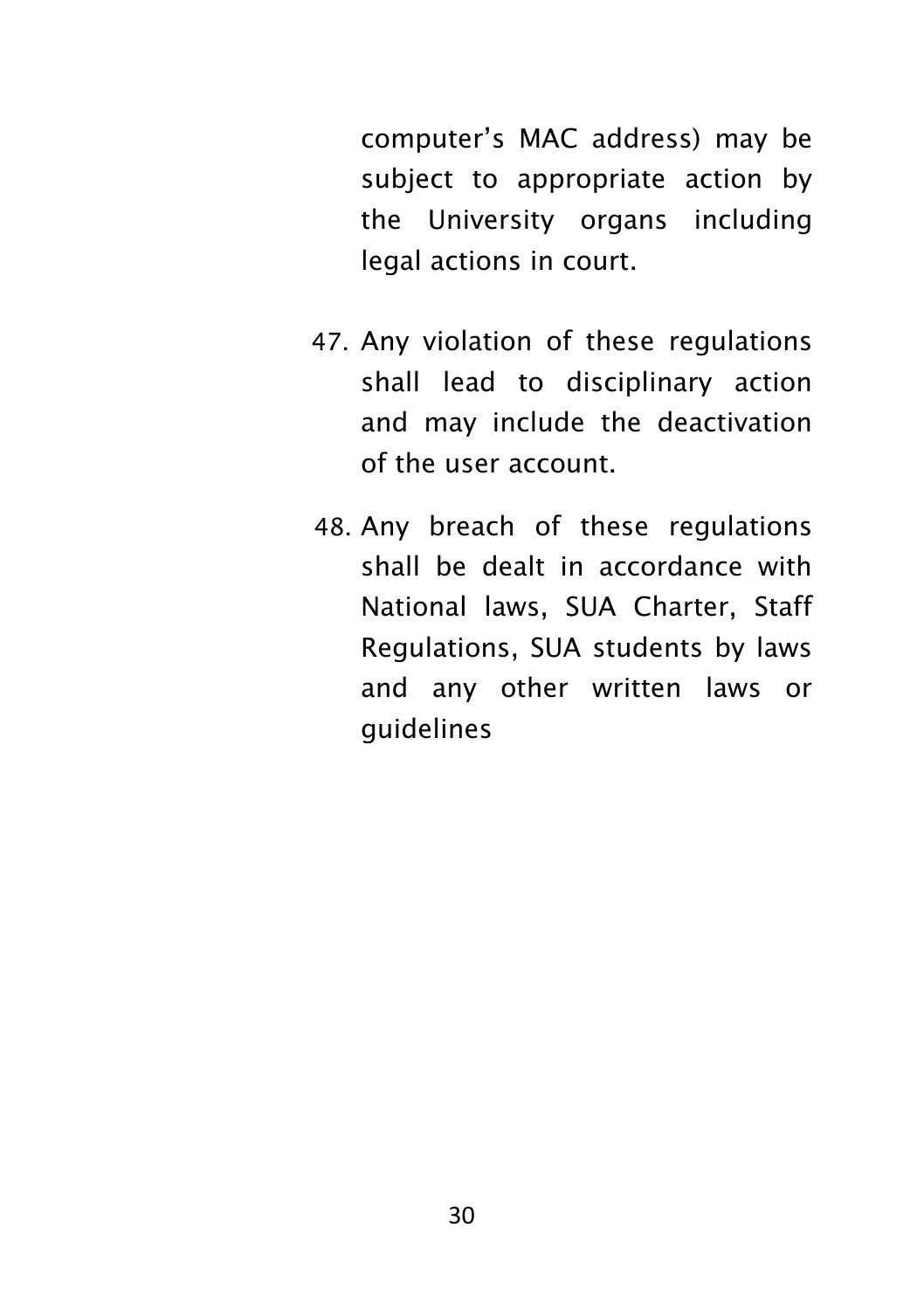### Objects and Reasons

The main purpose of these Regulations is to provide framework for governance which includes selecting, implementing, and managing Information and Communication Technology (ICT) services by guiding the Institution on how to manage ICT facilities. Moreover, the document intends to protect a diverse set of tools, systems, applications and services used for production, processing, storage, transmission, presentation and retrieval of information by electronic means. ICT encompass a wide range of rapidly evolving and increasingly converging technologies including hardware, software, networks, audio-visual systems, and associated applications.

In addition, the Regulations handling ICT security issues for all users who access SUA's information systems resources. Furthermore, the document provides information for decision makers and other relevant parties on ICT management issues for the purpose of obtaining comprehensive ICT services.

Therefore, this document is meant to translate the SUA ICT policy 2014, National ICT Policy 2003, Tanzania Public Service Act 2002, Public Procurement Act, 2011 and Public Procurement Regulation, 2013 and existing circulars into implementation in the form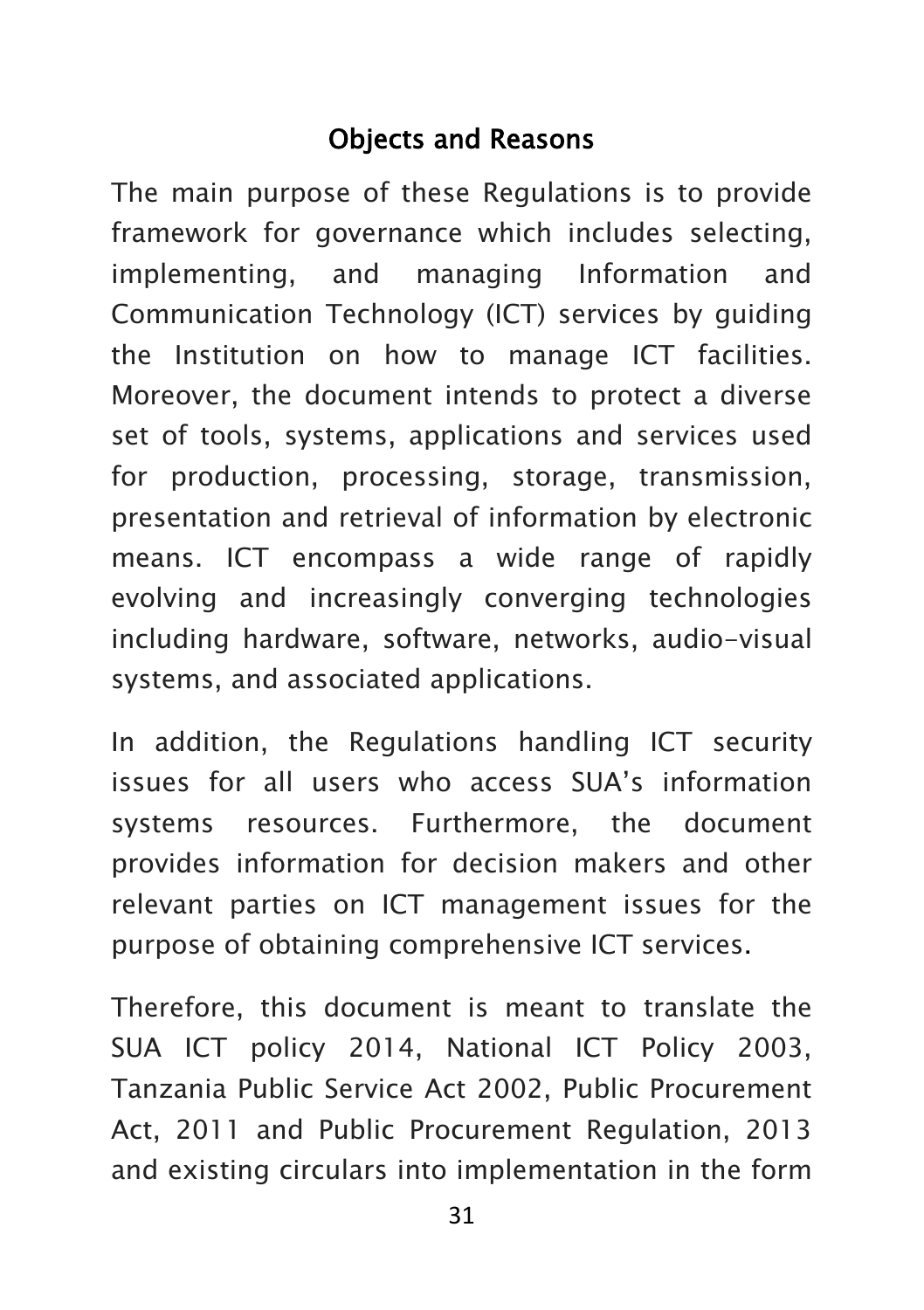of guidelines which are easy to follow on the day to day operations.

#### SUA ICT Vision

SUA utilizing excellent ICT solutions

## Mission

To fully integrate ICT in training, research and delivery of services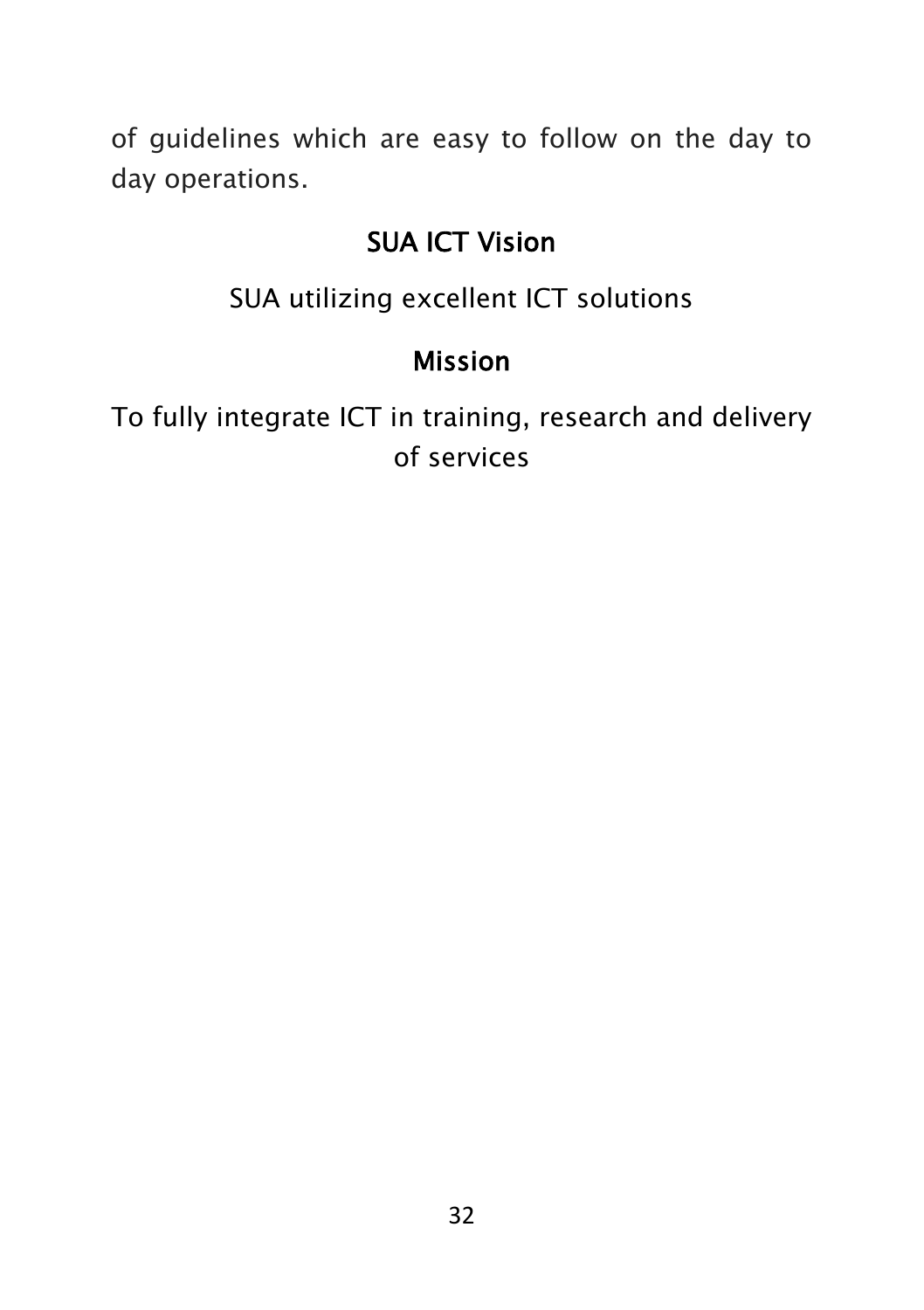## Bibliography

- 1. Sokoine University of Agriculture, Information and Communication Technology (ICT) Policy (2014).
- 2. Sokoine University of Agriculture, Guidelines for Website Contents, (2012).
- 3. Sokoine University of Agriculture, Staff Regulation, (2013).
- 4. The United Republic of Tanzania Ministry of Finance, ICT Security Guidelines, December 2012.
- 5. Republic of Malawi, Public Service ICT Standards, January 2014.
- 6. Michigan State University, Faculty and Staff Guide to Computing and Technology, 2010/11
- 7. The electronic Transactions Act, 2015
- 8. The cybercrime Act, 2015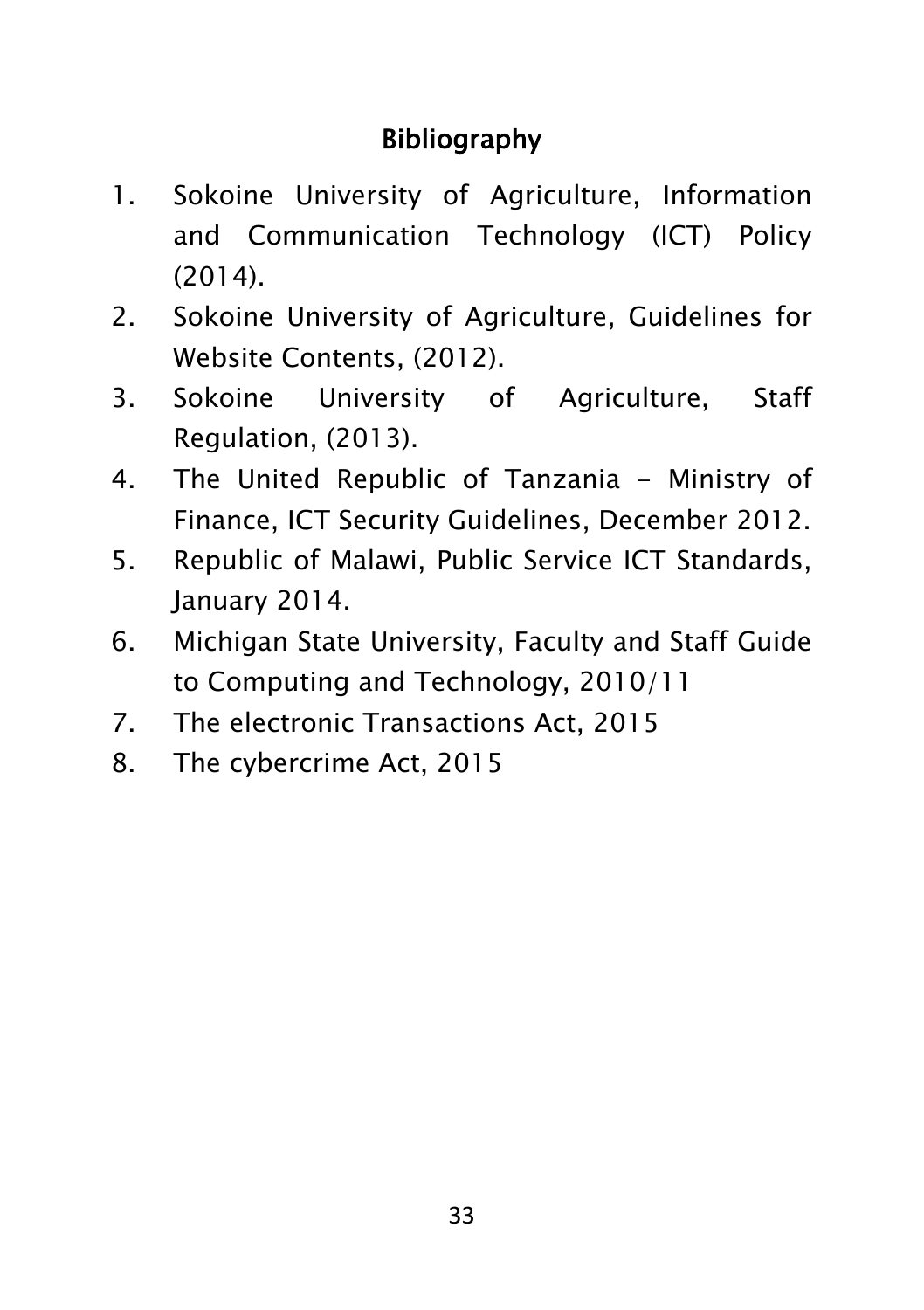### Appendices

## Appendix 1

# Sokoine University of Agriculture Network Access confidentiality Form

User Details

Access required to Network/System/Application

|  | New User [ ] Existing User [ ] Deletion of User [ ] |
|--|-----------------------------------------------------|
|  |                                                     |

| <b>Full Name</b><br>-------------------------- | ____________ |  |
|------------------------------------------------|--------------|--|
|------------------------------------------------|--------------|--|

| Department/School/Campus_________________________ |  |
|---------------------------------------------------|--|

Cell Phone Number \_\_\_\_\_\_\_\_\_\_Email Address\_\_\_\_\_\_\_\_\_\_

Access required to function (s) \_\_\_\_\_\_\_\_\_\_\_\_\_\_\_\_\_\_\_\_\_\_

Authority Level where applicable \_\_\_\_\_\_\_\_\_\_\_\_\_\_\_\_\_\_\_\_

I acknowledge that:

My Password will at all times remain confidential to me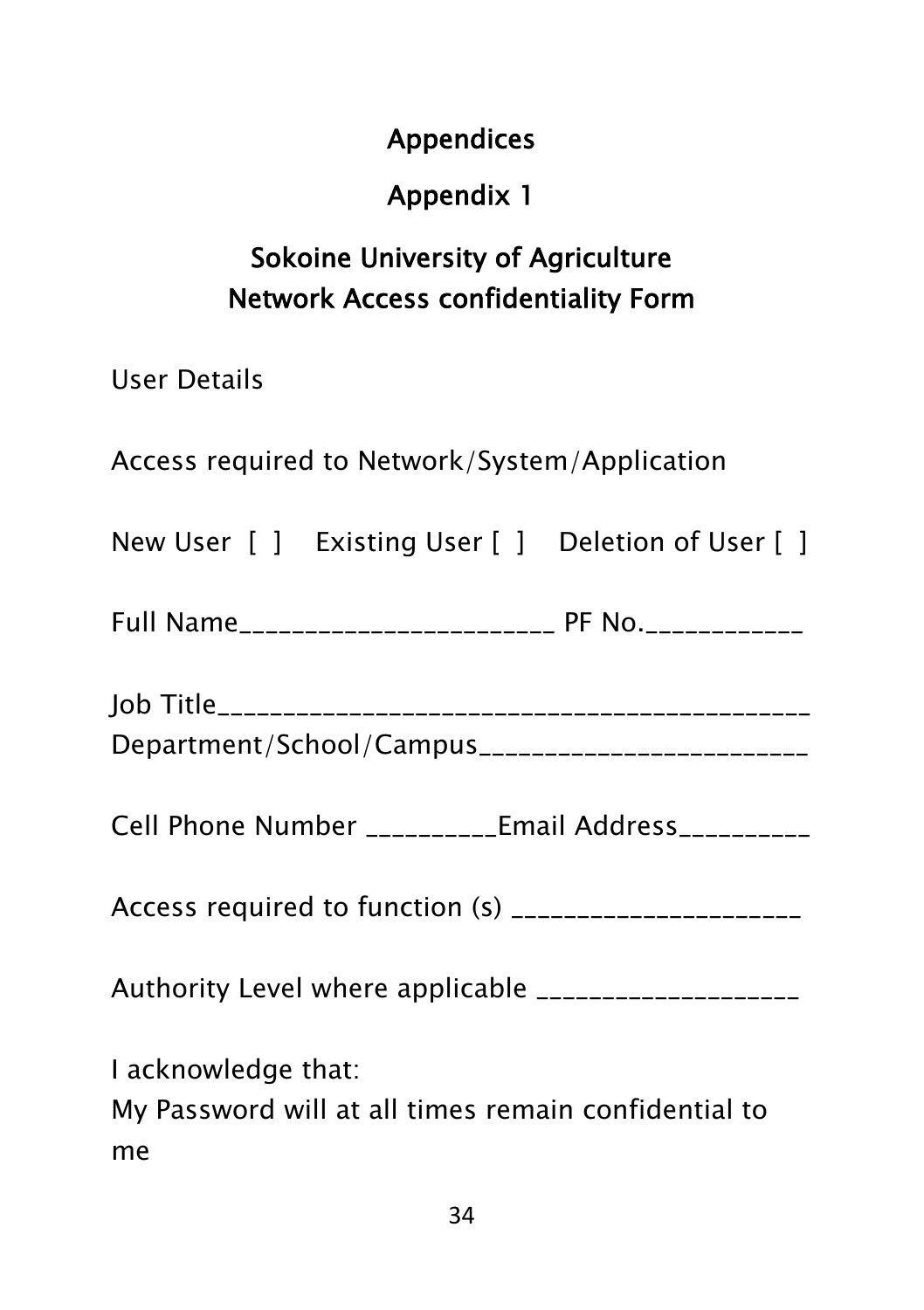I will take all necessary precautions to ensure that no an authorized persons can gain access to my password

Failure to adhere to the above mentioned will be viewed as a serious breach of trust and will result severe disciplinary action

| <b>Authorizing Officer</b> |
|----------------------------|
|                            |
|                            |
|                            |
|                            |
|                            |
|                            |

I confirm that the access required is in the accordance with the user's job description.

Signature: \_\_\_\_\_\_\_\_\_\_\_\_\_\_\_\_\_\_\_\_\_\_\_\_\_\_\_\_\_\_\_\_\_\_\_\_\_\_\_\_\_\_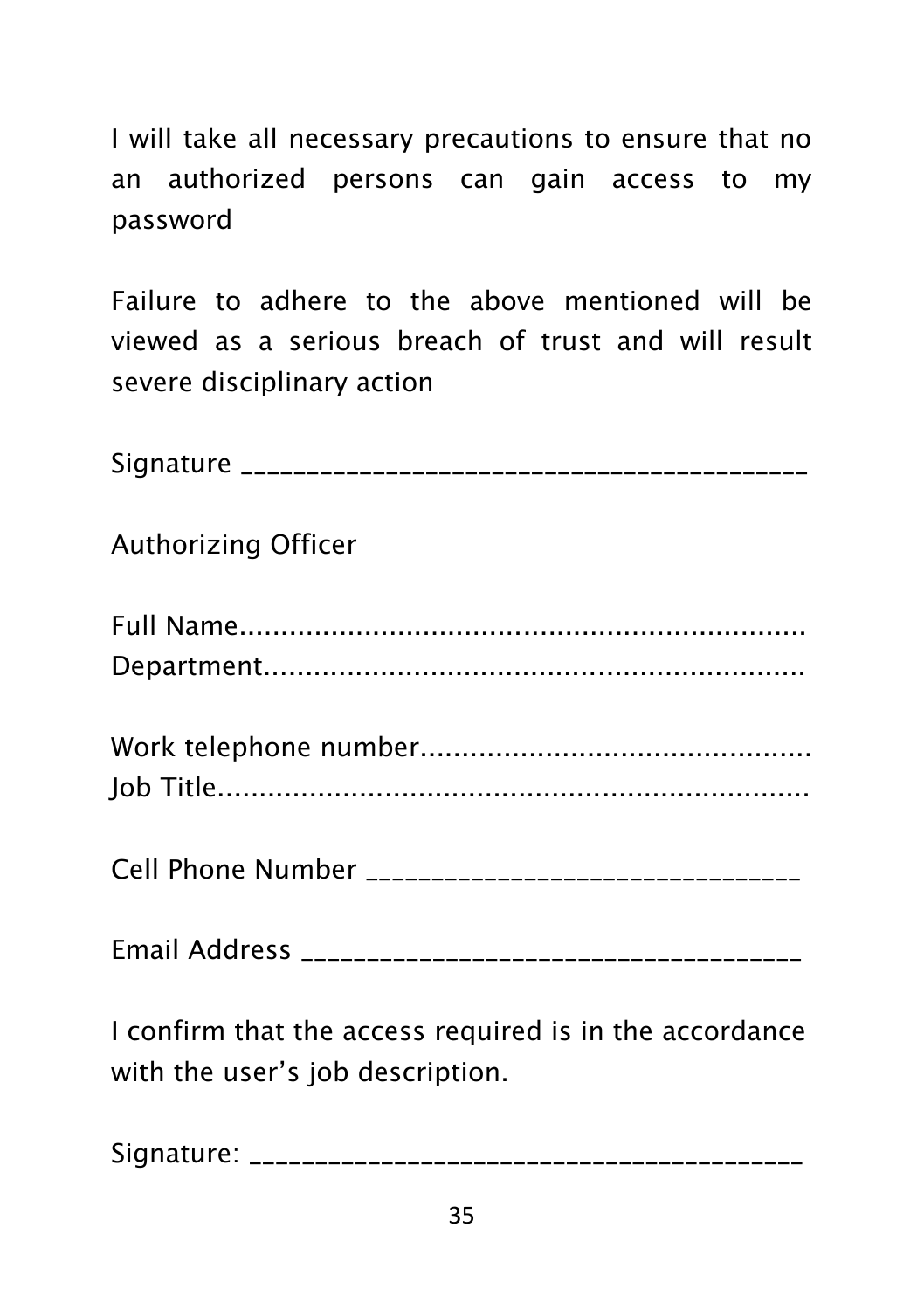## Appendix 2

## SUA ICT Facility Borrowing Application Form

ICT Facilities are available for University staff to borrow for SUA work related purposes. Maximum loan time is one week.

Please note, damage, or loss of the item will result in the corresponding charge being assessed to the individual or department making the booking.

The ICT facility may be borrowed for the following reasons:

• On Campus Meetings SUA Community Events (eg Public Lectures, Open Day) Failure of work computer

## The ICT Facility shalll not be borrowed in the following circumstances:

Conference Attendance ( ) Overseas Travel (Personal Home Use ( )

Authorisation must be obtained from your Dean/Faculty or Department. Costs associated with any damage or loss of the laptop will be billed to the Faculty/Department in SUA.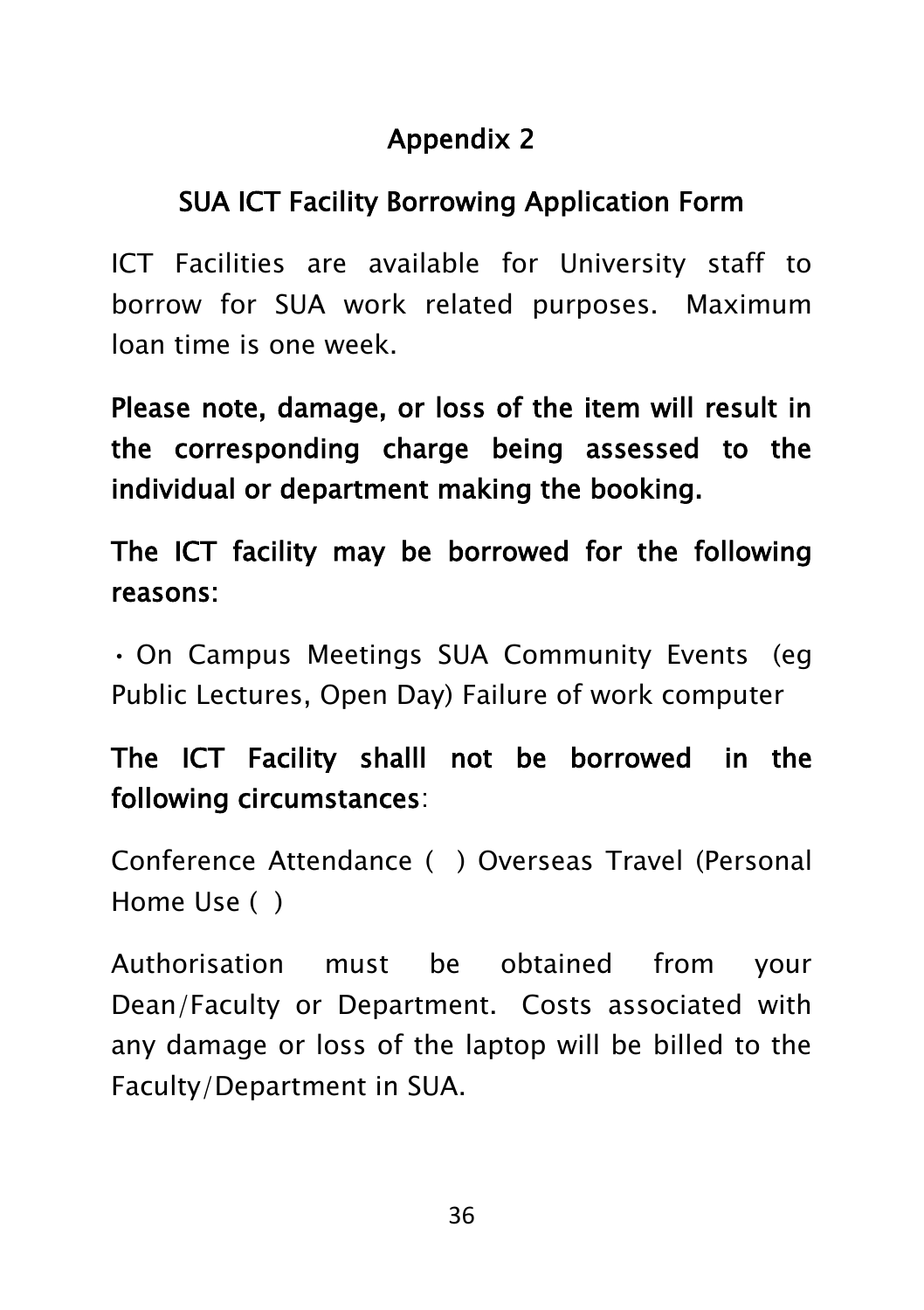Dates Required: From: ----/-----/-----

 $To:$  ----/-----/-----

## SECTION ONE (TO BE COMPLETED BY THE APPLICANT)

| Location Where the ICT facility will be used Mobile<br>NumberSignature:<br>Date: |
|----------------------------------------------------------------------------------|

## SECTION TWO (TO BE COMPLETED BY THE AUTHORISING OFFICER)

## Authorization

# (To be completed by Dean / Head Head of Department)

The above staff member is authorised to borrow the nominated ICT facility for the period specified. The Centre/Faculty/Department will meet the associated costs if the item is damaged or lost.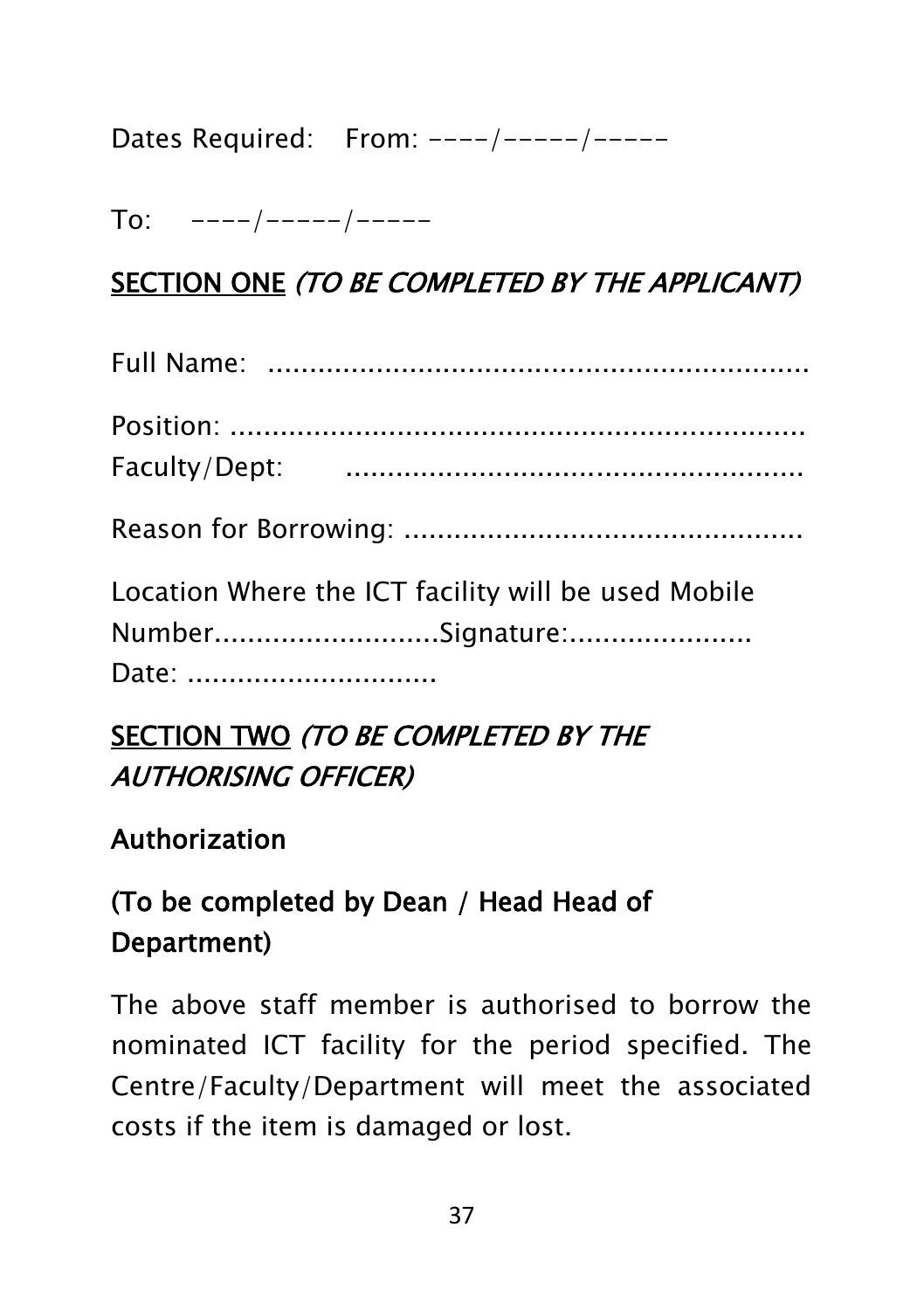| <b>Director ICT Unit Comments</b> |  |
|-----------------------------------|--|
|                                   |  |
|                                   |  |
| Signature:  Date                  |  |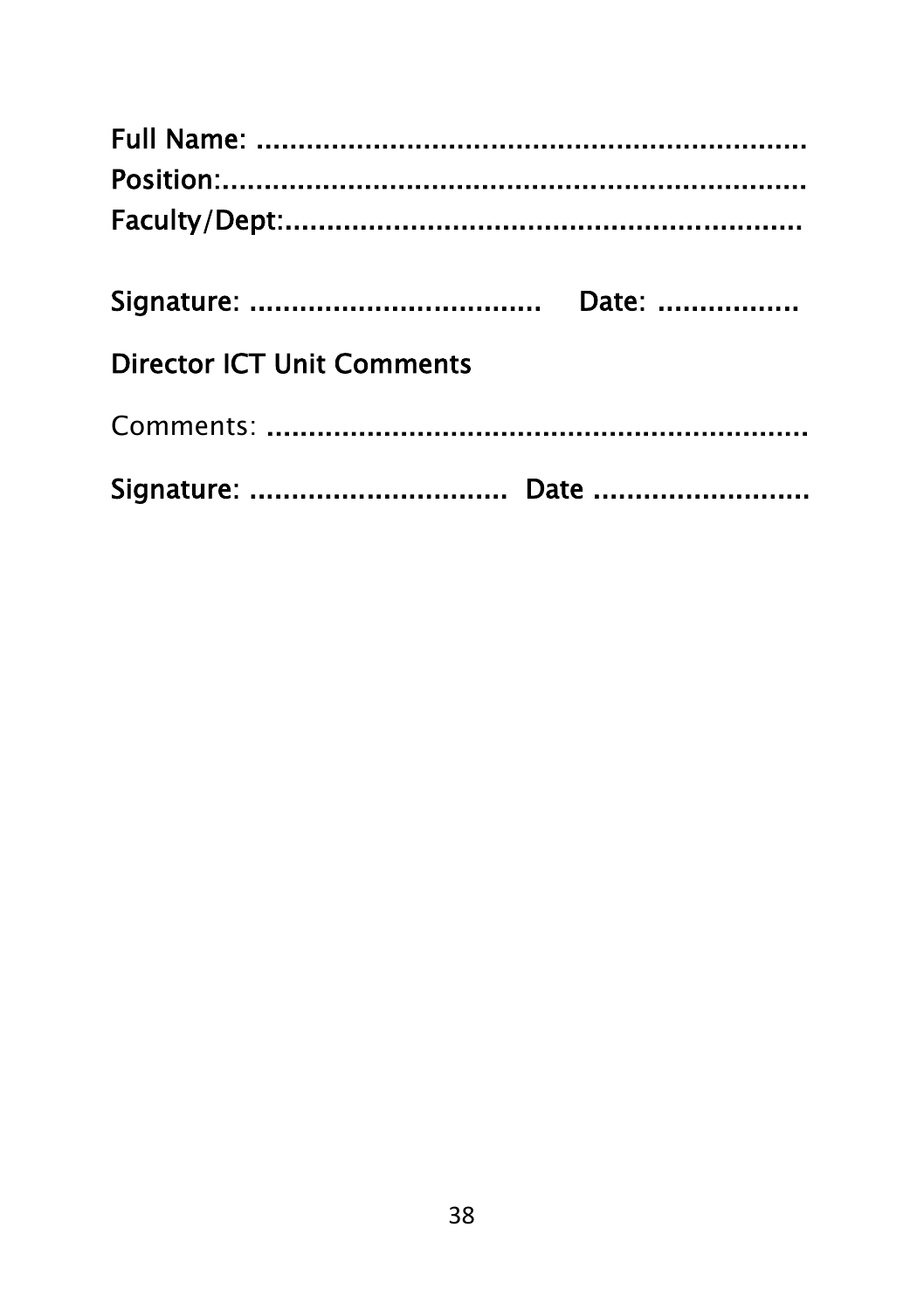# Appendix 3

# Sokoine University of Agriculture

# Change Request Form

System/Product/Service Name: \_\_\_\_\_\_\_\_\_\_\_\_\_\_\_ Version Number:

|                                                          | Change Request #: ______ Department/Faculty: ______            |
|----------------------------------------------------------|----------------------------------------------------------------|
|                                                          | CHANGE REQUEST INITIATION: Originator: __________________      |
|                                                          | Phone#: _______________________Date Submitted: ____/____/____  |
| <b>CONFIGURATION ITEM:</b>                               |                                                                |
|                                                          | Software: ___ Firmware: ___Hardware: ___ Documentation: ___    |
| Other: _______________                                   |                                                                |
| <b>CHANGE TYPE:</b>                                      |                                                                |
|                                                          | New Requirement: ____________ Requirement Change: __________   |
|                                                          |                                                                |
|                                                          |                                                                |
| <b>REASON:</b>                                           |                                                                |
| Defect: ________________                                 | Legal: ___Market: ___ Performance: ___ Customer Request: ___   |
| Other: _________________                                 |                                                                |
| <b>PRIORITY:</b>                                         |                                                                |
| Emergency: ________ Urgent: _________ Routine: _________ |                                                                |
| Date Required: ____/____/____                            |                                                                |
|                                                          | <b>CHANGE DESCRIPTION:</b> (Detail functional and/or technical |
| information. Use attachment if necessary.)               |                                                                |
| Attachments: Yes / No                                    |                                                                |
|                                                          |                                                                |